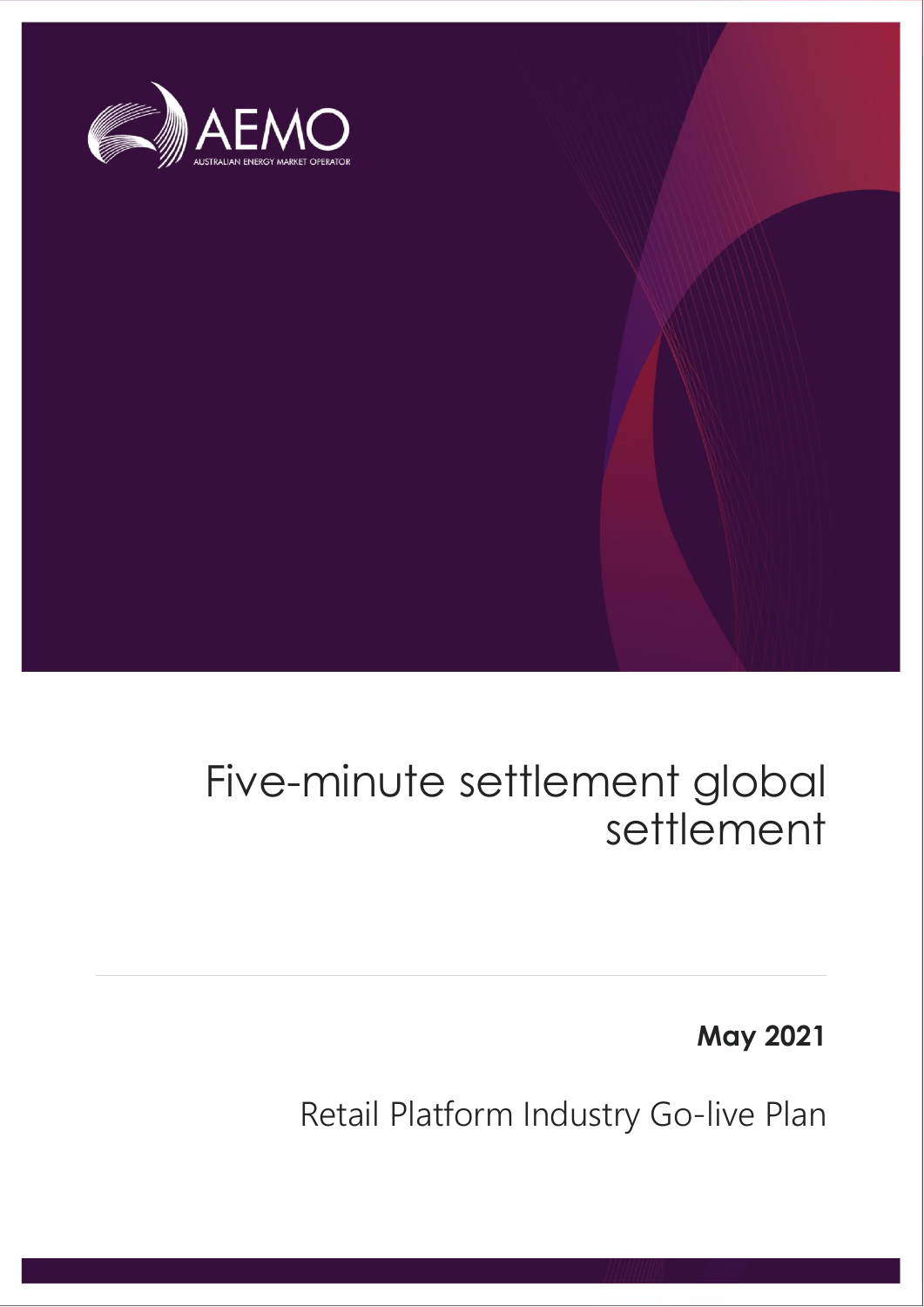# **Important notice**

#### **PURPOSE**

The Retail platform industry go-live plan provides information on the retail platform cutover approach, including the cutover schedule and communications plan.

#### **DISCLAIMER**

This document may be subsequently updated or amended. It is intended to provide general information and guidance, which is only current as at the date of its last publication. It does not constitute legal or business advice, and should not be relied on as a substitute for obtaining detailed advice about the National Electricity Law, the National Electricity Rules, or any other applicable laws, procedures or policies. AEMO has made every reasonable effort to ensure the quality of the information in this document but cannot guarantee its accuracy or completeness.

Accordingly, to the maximum extent permitted by law, AEMO and its officers, employees and consultants involved in the preparation of this document:

- make no representation or warranty, express or implied, as to the currency, accuracy, reliability or completeness of the information in this document; and
- are not liable (whether by reason of negligence or otherwise) for any statements or representations in this document, or any omissions from it, or for any use or reliance on the information in it.

| Version | Release date              | <b>Changes</b>                                                          |
|---------|---------------------------|-------------------------------------------------------------------------|
| 0.1     | 12 October 2020           | Draft released to the 5MS/GS Readiness Working Group for comment        |
| 0.2     | 20 November 2020          | Second draft released to the 5MS/GS Readiness Working Group for comment |
| 0.3     | 11 December 2020          | Final document released                                                 |
| 1.0     | 7 May 2021                | Final Document updated for Retail Platform go-live dates                |
| 1.3     | 31 <sup>st</sup> May 2021 | Final Document updated for Revised Retail go-live dates                 |

#### **VERSION CONTROL**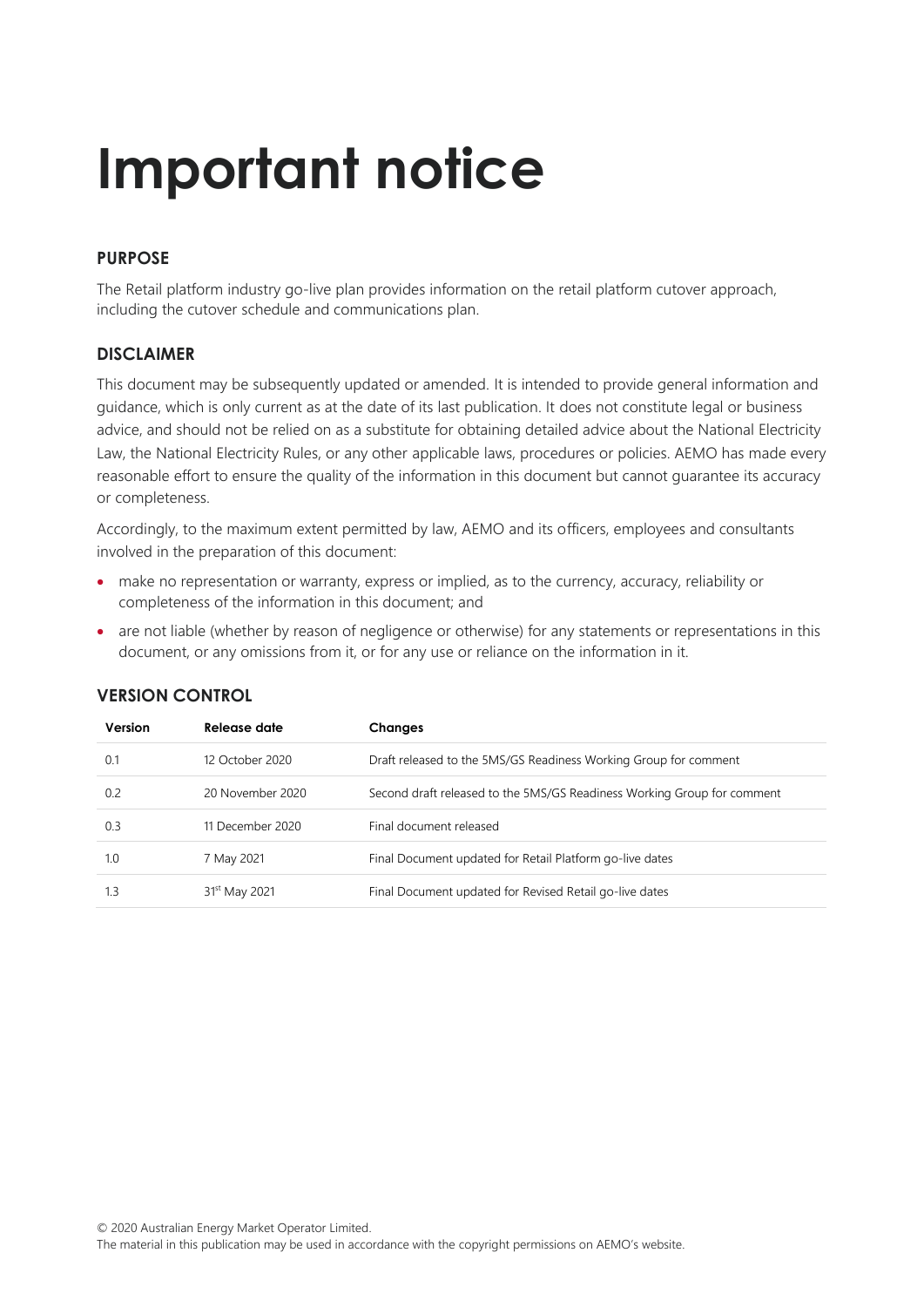# <span id="page-2-0"></span>**Executive summary**

AEMO and National Electricity Market (NEM) participants are currently implementing the five-minute settlement (5MS) and global settlement (GS) market reforms and the implementation program has entered its market readiness phase.

The National Electricity Rules (NER) changes for 5MS and GS have amended or introduced new regulatory obligations on certain NEM participants and AEMO. They require significant updates or changes to market procedures, metering and market and participants' systems at various times. AEMO has a key coordination role, through collaboration with its industry working groups, to ready industry and itself for the various system and market "go-live" dates.

This paper sets out the retail platform cutover approach, including the cutover schedule and communications plan. This includes changes to the Market Settlement and Transfer Solutions (MSATs) system and the implementation of a new Meter Data Management (MDM) system.

At a high level, the Retail platform industry go-live plan:

- Describes the high-level retail platform cutover approach
- Outlines industry expectations and responsibilities
- Outlines the platform go-live decision approach and timeframes
- Details the cutover schedule including preparatory and post go-live activities
- Details the communication and notification approach during the cutover period
- Describes any contingencies that may be implemented, their communication requirements and criteria for implementing those criteria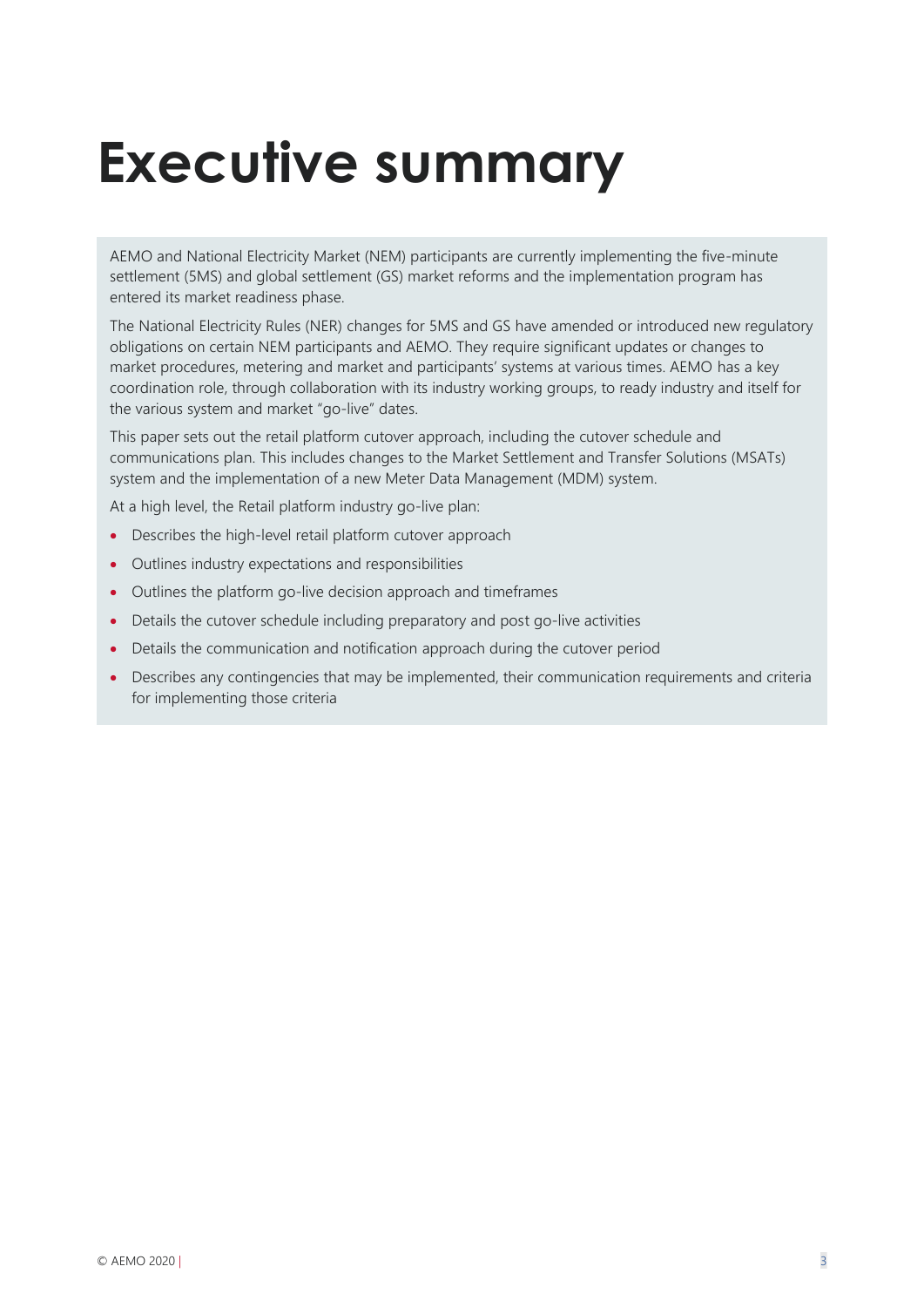# **Contents**

|          | <b>Executive summary</b>                                          | $\mathbf{3}$   |
|----------|-------------------------------------------------------------------|----------------|
| 1.       | Introduction                                                      | 6              |
| 1.1      | AEMO's 5MS and GS implementation program                          | 6              |
| 1.2      | <b>5MS Metering Transition</b>                                    | 6              |
| 2.       | <b>Retail Platform Industry Go-live Plan Framework</b>            | 8              |
| 2.1      | Purpose of the Retail Platform Industry Go-live Plan              | 8              |
| 2.2      | Scope of Retail Platform Industry Go-live Plan                    | $\,8\,$        |
| 2.3      | Transition and Cutover Principles                                 | 8              |
| 2.4      | Principles                                                        | 8              |
| 2.5      | Development approach of the Retail platform industry go-live plan | $\overline{9}$ |
| 3.       | <b>Retail Platform Cutover Plan</b>                               | 11             |
| 3.1      | Cutover Approach                                                  | 11             |
| 3.2      | Go / No-go decision                                               | 11             |
| 3.3      | <b>Cutover Communications</b>                                     | 12             |
| 3.4      | Industry Cutover Schedule                                         | 13             |
| 3.5      | Extension of Cutover Window - Fix on Fail                         | 22             |
| 3.6      | <b>VPXP</b>                                                       | 22             |
| 3.7      | R39_p1 schema update                                              | 22             |
| 3.8      | Participant Verification Monitoring (PVM)                         | 23             |
| 3.9      | Post Go-Live Support                                              | 23             |
| 3.10     | Contingencies                                                     | 24             |
| Glossary |                                                                   | 25             |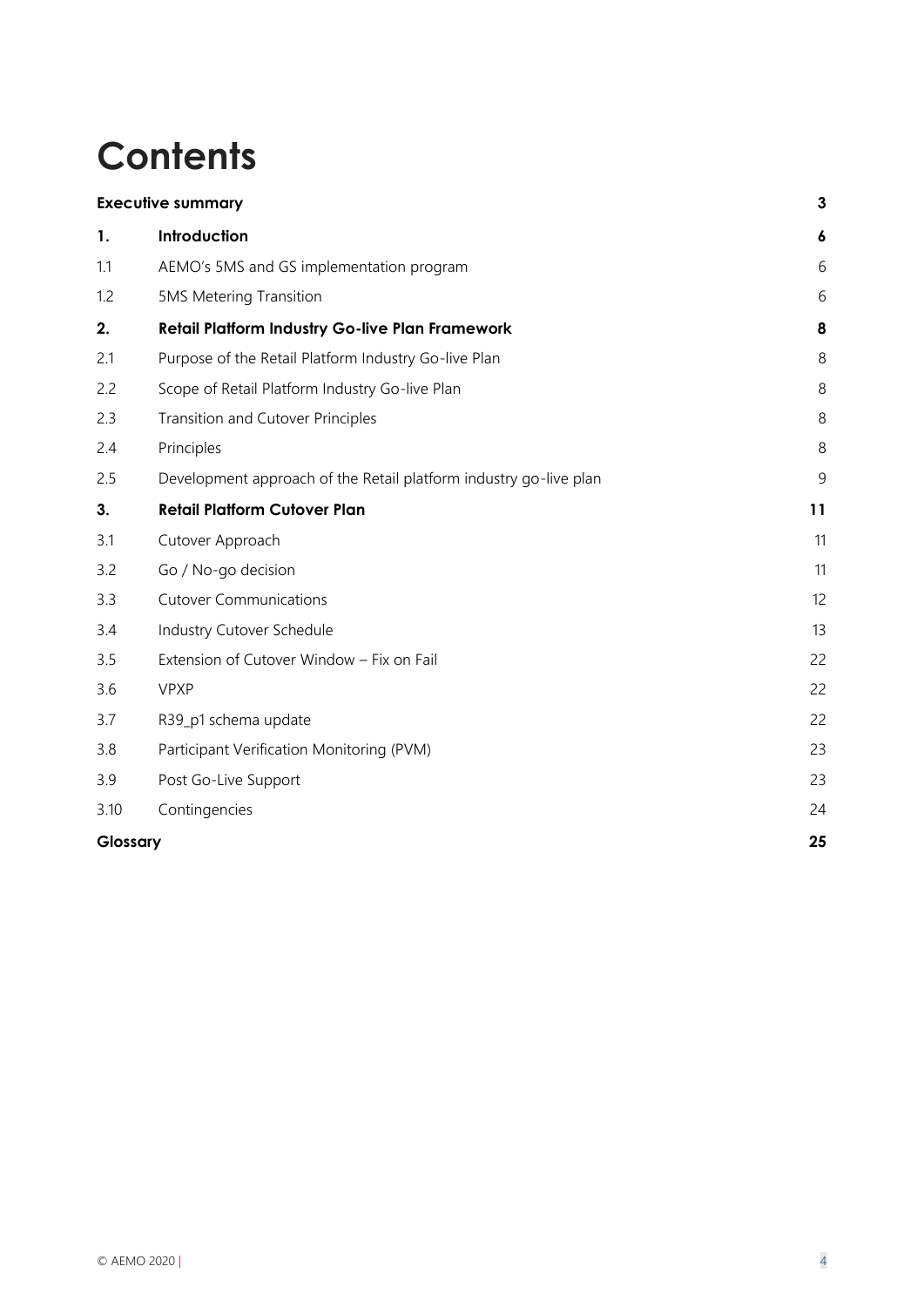# **Tables**

| Table 1 | Retail platform industry go-live plan development timeline     | q  |
|---------|----------------------------------------------------------------|----|
| Table 2 | Retail Platform Cutover Schedule ('Go' decision)               | 13 |
| Table 3 | Retail Platform Cutover Schedule ('No-go' decision)            | 20 |
| Table 4 | Contingency Scenario – AEMO retail platform failing to cutover | 24 |

# **Figures**

| Figure 1 | Retail Platform High Level Cutover Approach |  |
|----------|---------------------------------------------|--|
|          |                                             |  |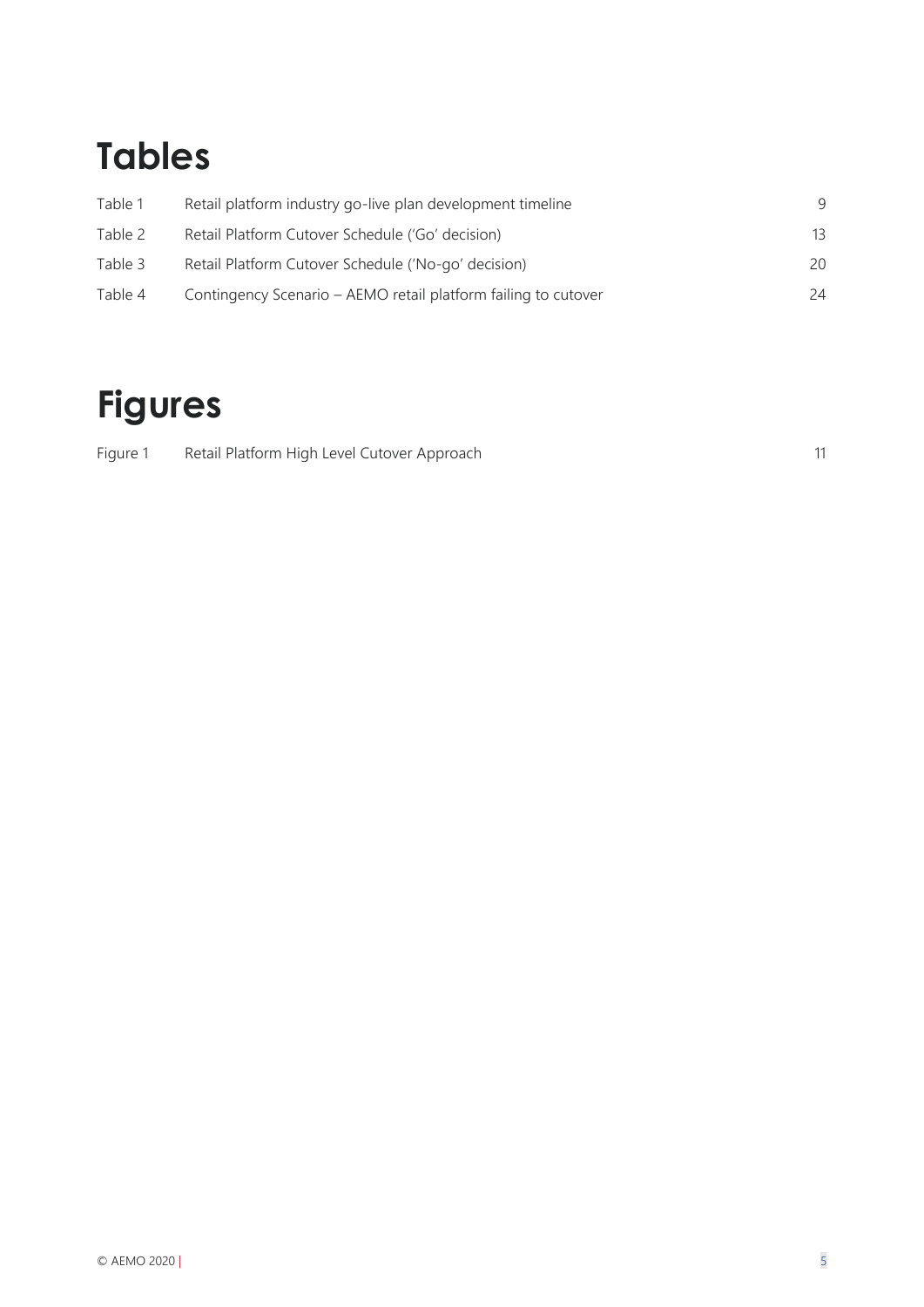# <span id="page-5-0"></span>**1. Introduction**

This chapter explains the Australian Energy Market Operator's (AEMO) five-minute settlement (5MS) and global settlement (GS) implementation program. It then outlines the required metering transition for both commencements, and the associated changes to the retail platform.

## <span id="page-5-1"></span>1.1 AEMO's 5MS and GS implementation program

The Australian Energy Market Commission (AEMC) made the 5MS rule<sup>1</sup> in November 2017 and AEMO's extensive 5MS implementation program began in early 2018.<sup>2</sup> GS activities were incorporated into the program when the GS rule<sup>3</sup> was made in December 2018 because aligning 5MS and GS implementation activities is intended to minimise costs for AEMO and market participants.

On 9 July 2020, the AEMC determined that the commencement of the 5MS rule and GS rule should be delayed by 3 months, so that they commence on 1 October 2021 and 1 May 2022 respectively. <sup>4</sup>

The program covers the procedural, IT system and market readiness arrangements needed to implement 5MS and GS using the following workstreams:

- Procedures –defines and implements the required changes to market procedures<sup>5</sup>
- Systems designs, develops, tests, and implements changes to AEMO's market systems<sup>6</sup>
- Readiness coordinates, assists and prepares AEMO and participants for the transition to 5MS and GS.<sup>7</sup>

AEMO's 5MS and GS implementation program has entered the market readiness phase of the project. This paper relates only to market readiness.

## <span id="page-5-2"></span>1.2 5MS Metering Transition

While 5MS and GS require key changes to bidding and settlement systems and processes, these market reforms require more significant changes to physical metering, metering data and standing data systems and processes:

- 5MS on 1 October 2021, when all '*Excluded' metering installations*<sup>8</sup> must record and provide 5-minute data
- Updating the delivery of metering settlement data via the NEM12 format and the provision of register level metering data from 1 October 2021.

<sup>&</sup>lt;sup>1</sup> National Electricity Amendment (Five minute settlement) Rule 2017 No. 15, Australian Energy Market Commission, available at: [https://www.aemc.gov.au/rule-changes/five-minute-settlement,](https://www.aemc.gov.au/rule-changes/five-minute-settlement) as further amended by the *National Electricity Amendment (Five minute settlement and global settlement implementation amendments) Rule 2019 No. 7*, available at [https://www.aemc.gov.au/rule-changes/five-minute-settlement-and-global](https://www.aemc.gov.au/rule-changes/five-minute-settlement-and-global-settlement-implementation-amendments)[settlement-implementation-amendments](https://www.aemc.gov.au/rule-changes/five-minute-settlement-and-global-settlement-implementation-amendments)

<sup>&</sup>lt;sup>2</sup> Details of AEMO's 5MS and GS implementation program: <http://aemo.com.au/Electricity/National-Electricity-Market-NEM/Five-Minute-Settlement>

<sup>3</sup> *National Electricity Amendment (Global settlement and market reconciliation) Rule 2018 No. 14*, Australian Energy Market Commission, available at: [https://www.aemc.gov.au/rule-changes/global-settlement-and-market-reconciliation,](https://www.aemc.gov.au/rule-changes/global-settlement-and-market-reconciliation) as further amended by the *National Electricity Amendment (Five minute settlement and global settlement implementation amendments) Rule 2019 No. 7*, op cit.

<sup>4</sup> Details on the delayed implementation of five minute and global settlement[: https://www.aemc.gov.au/rule-changes/delayed-implementation-five-minute](https://www.aemc.gov.au/rule-changes/delayed-implementation-five-minute-and-global-settlement)[and-global-settlement](https://www.aemc.gov.au/rule-changes/delayed-implementation-five-minute-and-global-settlement)

<sup>5</sup> Details of the procedures workstream: https://www.aemo.com.au/initiatives/major-programs/nem-five-minute-settlement-program-and-globalsettlement/system-and-procedure-documents

<sup>6</sup> Details of the systems workstream: https://www.aemo.com.au/initiatives/major-programs/nem-five-minute-settlement-program-and-globalsettlement/system-and-procedure-documents

<sup>7</sup> Details of the readiness workstream: https://www.aemo.com.au/initiatives/major-programs/nem-five-minute-settlement-program-and-globalsettlement/industry-working-groups-and-readiness

<sup>8</sup> *Excluded metering installations* are types 1, 2, 3 and 7, along with type 4 meters at a *transmission network connection point*, or *distribution network connection point* where the relevant *financially responsible Market Participant* is a *Market Generator* or *Small Generation Aggregator*.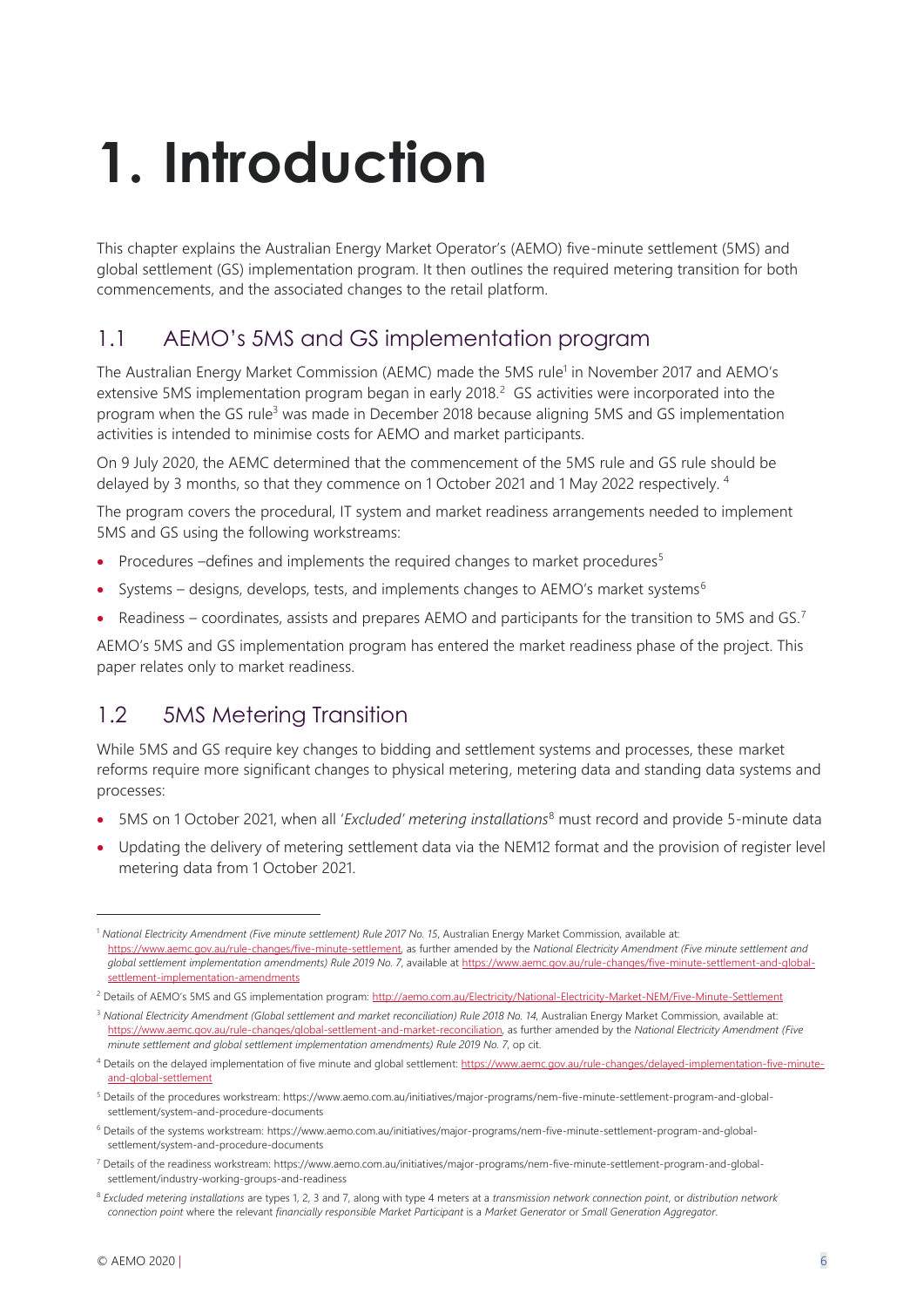- Unaccounted for energy (UFE) reporting from 1 October 2021, which requires:<sup>9</sup>
	- NMI reclassifications to reflect new connection point requirements
	- Incorporation of tier 1 basic metering data into the settlement calculation
	- Installation of required cross-boundary meters
	- Definition and profiling of non-contestable unmetered loads
- GS on 1 May 2022

<sup>9</sup> Information on these changes is set out in 5MS/GS metering procedures (package #2) at[: https://aemo.com.au/Electricity/National-Electricity-Market-](https://aemo.com.au/Electricity/National-Electricity-Market-NEM/Five-Minute-Settlement/Procedures-Workstream/Metering-package-2---MSATS-and-SLPs)[NEM/Five-Minute-Settlement/Procedures-Workstream/Metering-package-2---MSATS-and-SLPs](https://aemo.com.au/Electricity/National-Electricity-Market-NEM/Five-Minute-Settlement/Procedures-Workstream/Metering-package-2---MSATS-and-SLPs)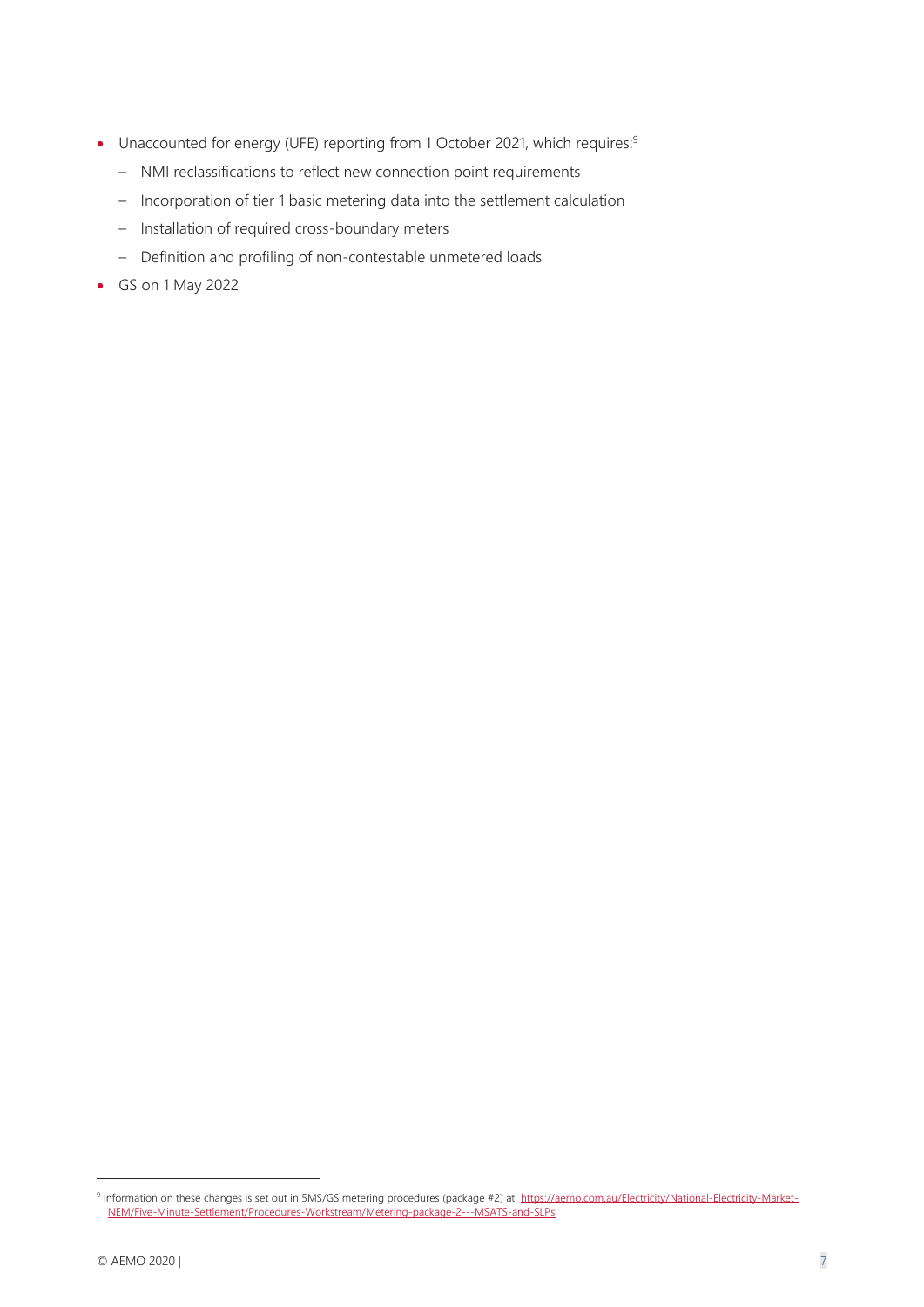# <span id="page-7-0"></span>**2. Retail Platform Industry Go-live Plan Framework**

### <span id="page-7-1"></span>2.1 Purpose of the Retail Platform Industry Go-live Plan

The Retail platform industry go-live plan describes the industry transition responsibilities and AEMO's cutover plan with respect to the deployment of the new retail platform.

Specifically, the Retail platform industry go-live plan will:

- Describe the high-level retail platform transition approach
- Outline industry expectations and responsibilities
- Outline the platform go-live decision approach and timeframes
- Detail the cutover schedule including participant impacts and required actions
- Detail the communication and notifications approach during the cutover period
- Describe contingencies that may be implemented and their communication requirements

#### <span id="page-7-2"></span>2.2 Scope of Retail Platform Industry Go-live Plan

- In scope
	- o High level transition and cutover approach
	- o Industry responsibilities and expectations, including Participant Verification Monitoring
	- o AEMO Platform Go/No-go decision approach and timeframes
	- o Industry Cutover schedule
	- o Communication and notification approach
	- o Contingency and restart process and notification
- Out of scope
	- o Participant deployment approaches
	- o Participant roll-back plans

#### <span id="page-7-4"></span><span id="page-7-3"></span>2.3 Transition and Cutover Principles

#### 2.4 Principles

The Industry transition and go-live strategy principles apply to the industry retail platform go-live. These are:

- 1. Mandated 5MS and GS commencement dates should be met
- 2. NEM operations should be uninterrupted during periods of transition and go-live
- 3. Market system go-lives and 5MS and GS commencement risks should be minimised
- 4. More certainty for participants' project planning should be introduced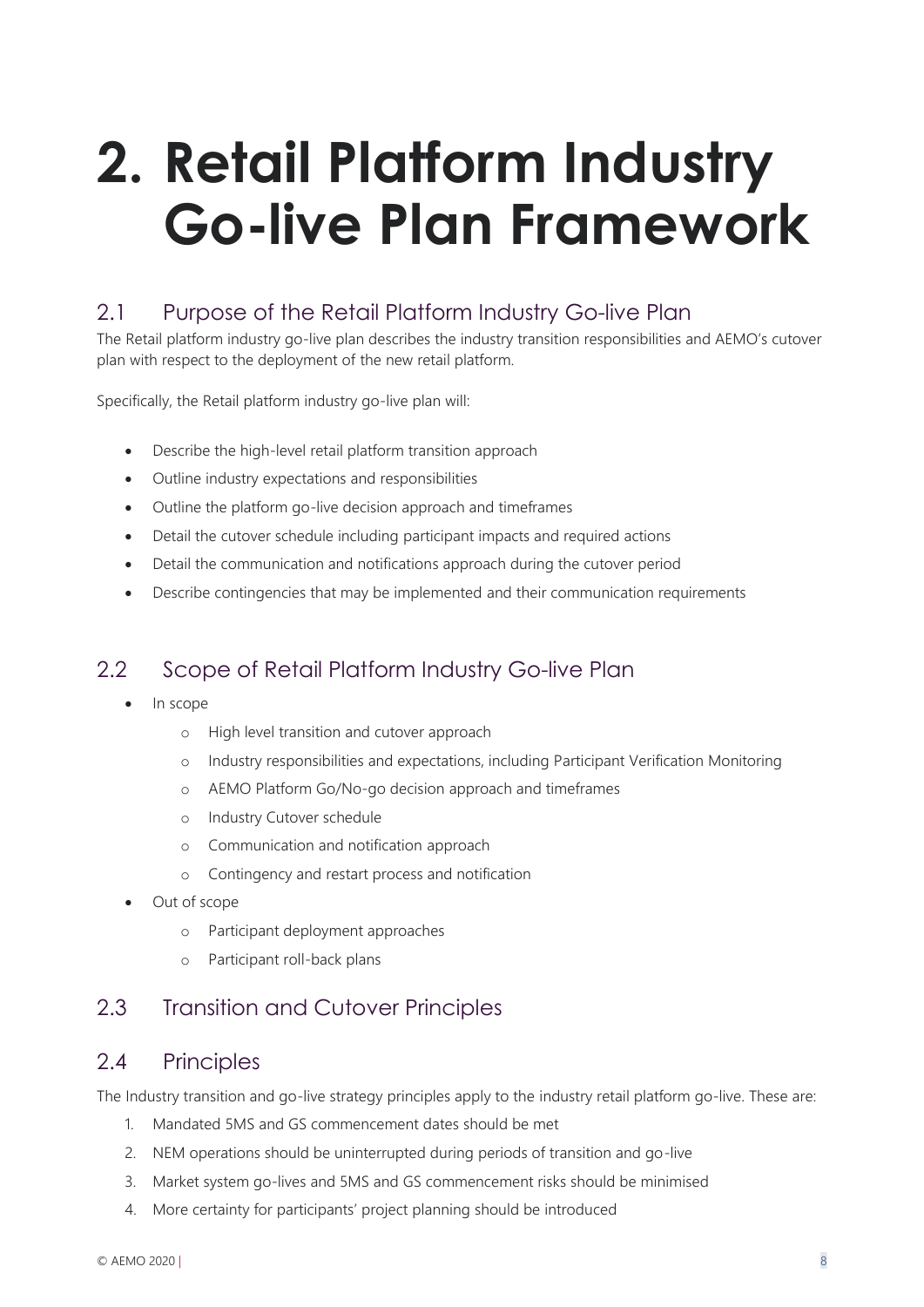- 5. Participants should be provided with implementation flexibility where possible
- 6. Participants and AEMO are responsible for their own transition and go-live planning<sup>10</sup>

In addition, the following principles are specific to the industry retail platform go-live:

- 1. Impact on participant operations will be minimised to the extent possible
- 2. AEMO will independently assess and inform the industry on the go-live decision for AEMO's retail platform and communicate status during the cutover process
- 3. Participants will comply with the cutover plan to facilitate the cutover
- 4. Participants will develop their individual plans that have regard to the key activities and dates set out in the Retail platform go-live plan
- 5. Participants must continue to fulfil all regulatory and compliance obligations during the system cutover

## <span id="page-8-0"></span>2.5 Development approach of the Retail platform industry go-live plan

The Retail platform industry go-live plan is developed in consultation with industry through the 5MS and GS Readiness Working Group (RWG) and Cutover Focus Group (CFG). Table 1 below illustrates AEMO's engagement approach and timeline for developing the plan.

#### <span id="page-8-1"></span>**Table 1 Retail platform industry go-live plan development timeline**

| Milestone                                                                        | Date                      |
|----------------------------------------------------------------------------------|---------------------------|
| Publish first draft for industry feedback                                        | 12 October 2020           |
| Cutover Focus Group                                                              | 16 October 2020           |
| Deadline for industry feedback                                                   | 23 October 2020           |
| Publish second draft for industry feedback                                       | 20 November 2020          |
| Deadline for industry feedback                                                   | 27 November 2020          |
| Publish final plan                                                               | 11 December 2020          |
| Issue updated plan with confirmed schedule<br>timings and replanned go-live date | 7 May 2021                |
| Issue Updated plan to reflect rescheduled go-<br>live                            | 31 <sup>st</sup> May 2021 |

<sup>10</sup> Full descriptions of each principle are set out in the Industry transition and go-live strategy at: https://www.aemo.com.au/initiatives/major-programs/nemfive-minute-settlement-program-and-global-settlement/industry-working-groups-and-readiness/industry-readiness-strategy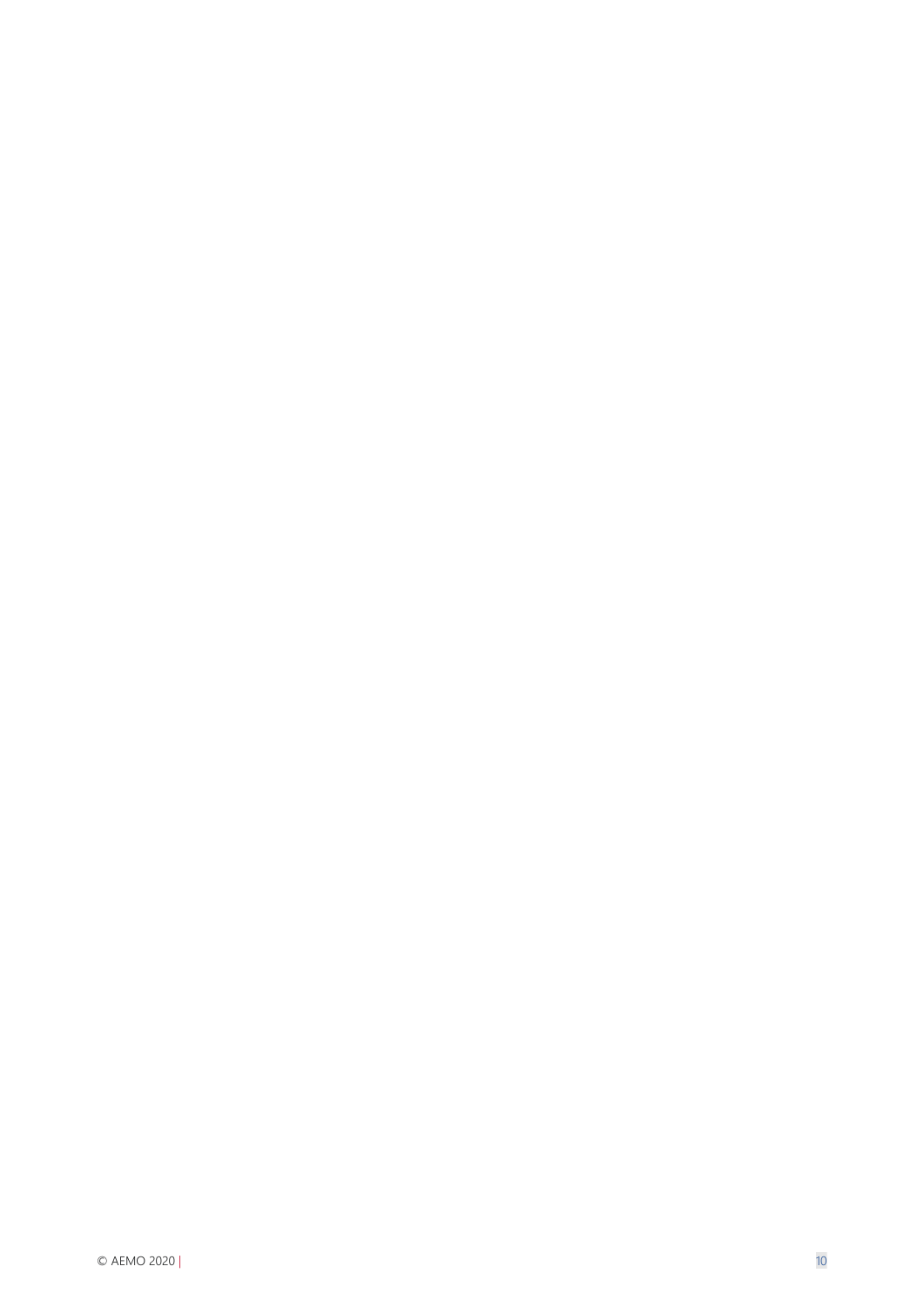# <span id="page-10-0"></span>**3. Retail Platform Cutover Plan**

## <span id="page-10-1"></span>3.1 Cutover Approach

The cutover of the Retail platform will be performed in a manner to minimise impact to participant's operations, while introducing AEMO's new MDM platform, and the functions required to support the introduction of five-minute metering data ahead of the five-minute rule commencement.

Prior to the cutover weekend, preparatory data migration will be performed by AEMO to minimise the outage window.

Processing of B2M transactions and B2B transactions will be stopped for periods during the cutover. The cutover will also result in the activation of the R39\_p1 Schema, and for MDPs that currently send data to VPXP to send data to NEMMCO instead. The high-level cutover approach is presented in Figure 1 below.



#### <span id="page-10-3"></span>**Figure 1 Retail Platform High Level Cutover Approach**

#### <span id="page-10-2"></span>3.2 Go / No-go decision

Based on the outcomes of the retail platform cutover activities, AEMO will make one of the following decisions:

- Proceed with the cutover upgraded platform live
- Proceed with cutover, upgraded platform live, but with identified issues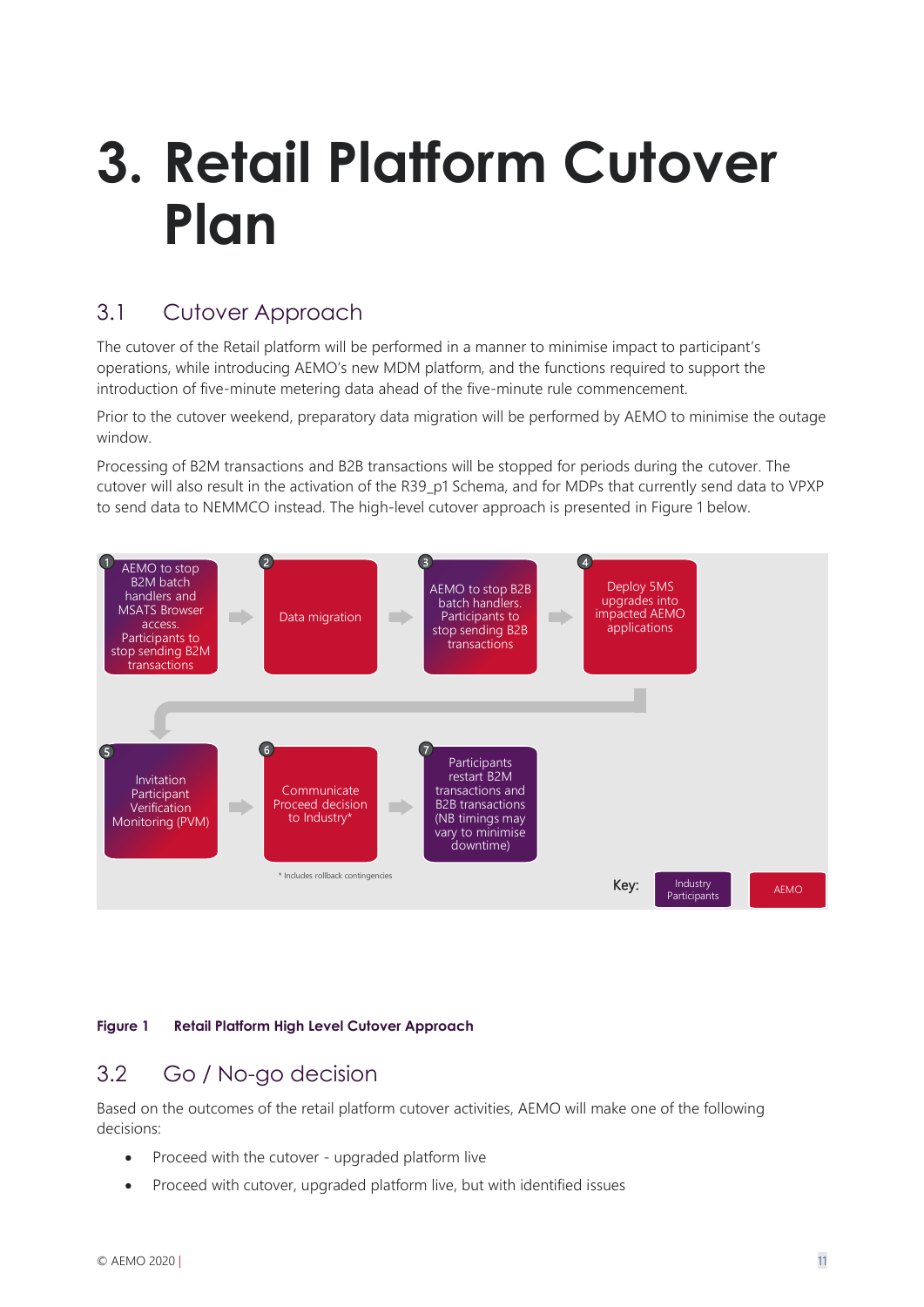Rollback and restore to previous version of MSATS

Participants will be informed of the outcome of the cutover in line with the process and timing outlined in cutover communications (section 3.3) and the cutover schedule (section 3.4).

### <span id="page-11-0"></span>3.3 Cutover Communications

AEMO will provide updates to the industry regarding the retail platform cutover through AEMO Support Hub Notices and the 5MS mailing list. Participants may register to receive Support Hub Notices via email through the subscription service on AEMO's website<sup>11</sup>.

There are three categories of cutover communications that participants will receive:

- General updates provide participants with information about the status of the AEMO cutover process. This will be communicated through the 5MS mailbox.
- Support Hub Notices provides information to the market on cutovers activities that may impact participant processes e.g. stopping B2M batch handlers. This will be communicated through AEMO's established Market Notices mailing list. All Support Hub Notices will be forwarded by the 5MS mailbox to the 5MS mailing lists.
- Issues should any issues arise or deviations from the previously communicated processes, participants will be notified through the 5MS mailbox. If the issue or deviation is in relation to a notice previously sent through AEMO's Support Hub Notices, participants will receive a communication through this channel in addition to the 5MS mailbox.

<sup>11</sup> Participants may register for Market Notices using this web address: https://www.aemo.com.au/subscribe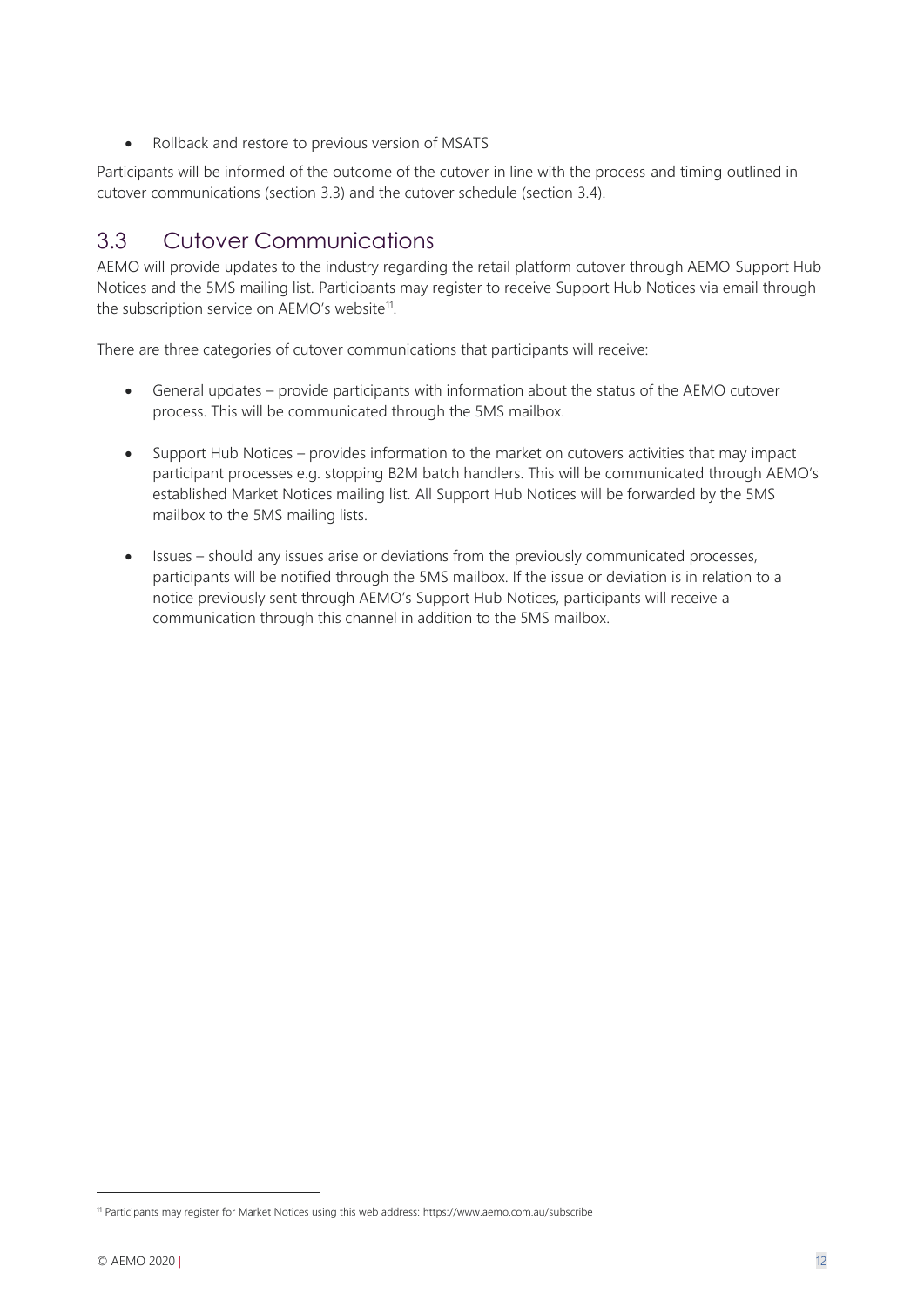## 3.4 Industry Cutover Schedule

#### 3.4.1 Cutover Schedule ('Go' decision)

The retail platform transition cutover is scheduled to commence on Saturday 19<sup>th</sup> June, and is expected to conclude on Monday 21<sup>st</sup> June 2021. Table 2 details the retail platform cutover schedule, and the associated industry impacts and actions.

#### **Table 2 Retail Platform Cutover Schedule ('Go' decision)**

<span id="page-12-1"></span><span id="page-12-0"></span>

| #              | <b>AEMO actions</b>                                                                                                           | <b>Industry Impacts</b><br>and actions |                                                                                                                                                         | <b>Planned Start Time</b><br>(Market Time,<br>Approximate only) | <b>Communication Channel</b>                         |
|----------------|-------------------------------------------------------------------------------------------------------------------------------|----------------------------------------|---------------------------------------------------------------------------------------------------------------------------------------------------------|-----------------------------------------------------------------|------------------------------------------------------|
|                |                                                                                                                               | <b>Specific Role</b>                   | <b>All Roles</b>                                                                                                                                        |                                                                 |                                                      |
| $\mathbf{1}$   | AEMO performs preparatory migration<br>activities in readiness for the retail<br>platform cutover                             | n/a                                    | Participants to ensure<br><b>MSATS B2M setting</b><br>reflects schema<br>preferences are set by<br>Tuesday 15th June.<br>See section 3.6.               | Tue 8/06/21                                                     | Support Hub notice of<br>planned outage<br>provided. |
| $\overline{2}$ | AEMO notifies participants that B2M<br>transactions will not be processed from<br>19 <sup>th</sup> June 2021 6am market time. | n/a                                    | Participants to complete<br>B2M transactions by 6am.<br>Note that AEMO will not<br>be processing B2M<br>transactions from 6am 19<br>June until go-live. | Friday 18/06/21                                                 | <b>5MS Mailbox</b>                                   |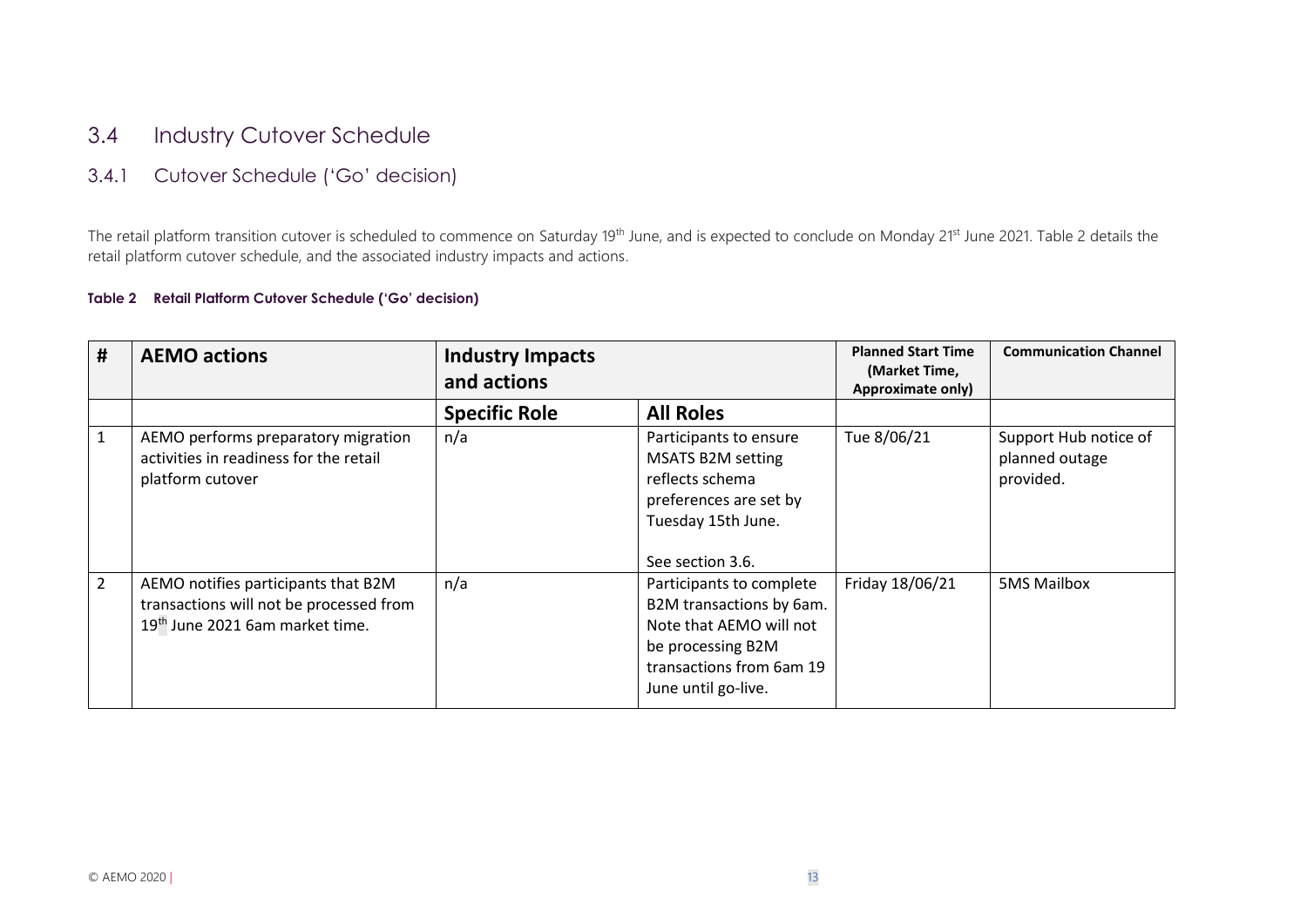| #              | <b>AEMO actions</b>                                                                                                                                                                                                                        | <b>Industry Impacts</b><br>and actions                                             |                                                                                                                                                                                                                                             | <b>Planned Start Time</b><br>(Market Time,<br><b>Approximate only)</b> | <b>Communication Channel</b>                               |
|----------------|--------------------------------------------------------------------------------------------------------------------------------------------------------------------------------------------------------------------------------------------|------------------------------------------------------------------------------------|---------------------------------------------------------------------------------------------------------------------------------------------------------------------------------------------------------------------------------------------|------------------------------------------------------------------------|------------------------------------------------------------|
|                |                                                                                                                                                                                                                                            | <b>Specific Role</b>                                                               | <b>All Roles</b>                                                                                                                                                                                                                            |                                                                        |                                                            |
| 3              | MDP Participants advised to stop<br>sending meter data to VPXP                                                                                                                                                                             | <b>MDP ONLY</b><br>- VICTUOS participants to<br>stop sending meter data<br>to VPXP | n/a                                                                                                                                                                                                                                         | Sat 19/06/21 06:00<br>am                                               | 5MS mailbox                                                |
| $\overline{4}$ | AEMO stops B2M batch handlers and<br>confirms processing halt to participants<br>AEMO stops participant inbox<br>(6.00am)                                                                                                                  | n/a                                                                                | - No processing of meter<br>data and CRs from this<br>point onwards. Files will<br>recommence processing<br>once restarted.<br>- B2B still operating<br>- Stop sending B2M<br>transactions<br>- Acknowledge messages<br>and clean out Inbox | Sat 19/06/21 06:00                                                     | <b>Support Hub Notice</b><br>(forwarded by 5MS<br>mailbox) |
| 5              | AEMO stops access to the MSATS<br><b>Browser</b>                                                                                                                                                                                           | n/a                                                                                | - All access to the MSATS<br>Browser is stopped. No<br>read access available,<br>including NMI Discovery                                                                                                                                    | Sat 19/06/21 06:00                                                     | <b>Support Hub Notice</b><br>(forwarded by 5MS<br>mailbox) |
| 6              | AEMO stops the ability for participants<br>to acknowledge B2M Response<br>messages sent by NEMMCO in outbox<br>AEMO moves any<br>$\bullet$<br>unacknowledged B2M Response<br>messages still in the participant<br>outbox to archive folder |                                                                                    | <b>B2M Response messages</b><br>delivered by NEMMCO to<br>participant outbox can no<br>longer be acknowledged.                                                                                                                              | Sat 19/6/21 07:00                                                      |                                                            |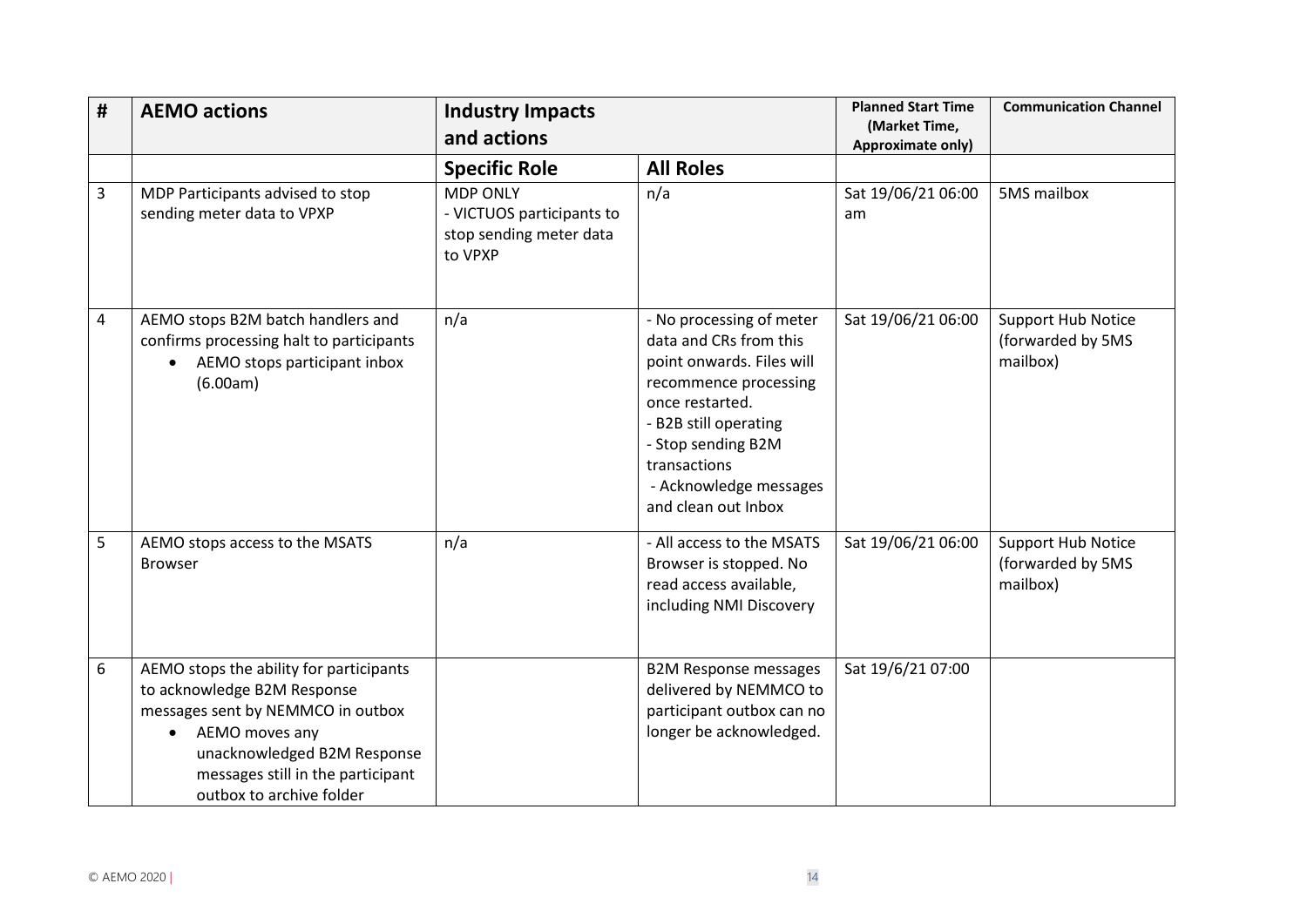| #  | <b>AEMO actions</b>                                                                                              | <b>Industry Impacts</b><br>and actions |                                                                                                                                                                                                                                                                                                          | <b>Planned Start Time</b><br>(Market Time,<br>Approximate only) | <b>Communication Channel</b>                                |
|----|------------------------------------------------------------------------------------------------------------------|----------------------------------------|----------------------------------------------------------------------------------------------------------------------------------------------------------------------------------------------------------------------------------------------------------------------------------------------------------|-----------------------------------------------------------------|-------------------------------------------------------------|
|    |                                                                                                                  | <b>Specific Role</b>                   | <b>All Roles</b>                                                                                                                                                                                                                                                                                         |                                                                 |                                                             |
| 7  | AEMO data migration commences                                                                                    | n/a                                    | n/a                                                                                                                                                                                                                                                                                                      | Sat 19/06/21 07:00                                              | n/a                                                         |
| 8  | AEMO provides cutover progress<br>notification during Data migration<br><b>Process</b>                           |                                        |                                                                                                                                                                                                                                                                                                          | Sat 19/06/21<br>12:00                                           | <b>5MS Mailbox</b>                                          |
| 9  | AEMO provides cutover progress<br>notification during Data migration<br><b>Process</b>                           |                                        |                                                                                                                                                                                                                                                                                                          | Sat 19/06/21<br>18:00                                           | <b>5MS Mailbox</b>                                          |
| 10 | AEMO notifies participants that B2B<br>transactions will not be processed from<br>20 June 2021 7 am market time. | n/a                                    | - Participants prepare to<br>stop sending automated<br><b>B2B transactions. Note</b><br>that AEMO will not be<br>processing B2B<br>transactions from 7 am<br>20 June 2021 until go-<br>live. In flight transactions<br>will not be cancelled, but<br>held and processed once<br>the system is restarted. | Sun 20/06/21<br>07:00                                           | <b>Support Hub Notices</b><br>(forwarded by 5MS<br>mailbox) |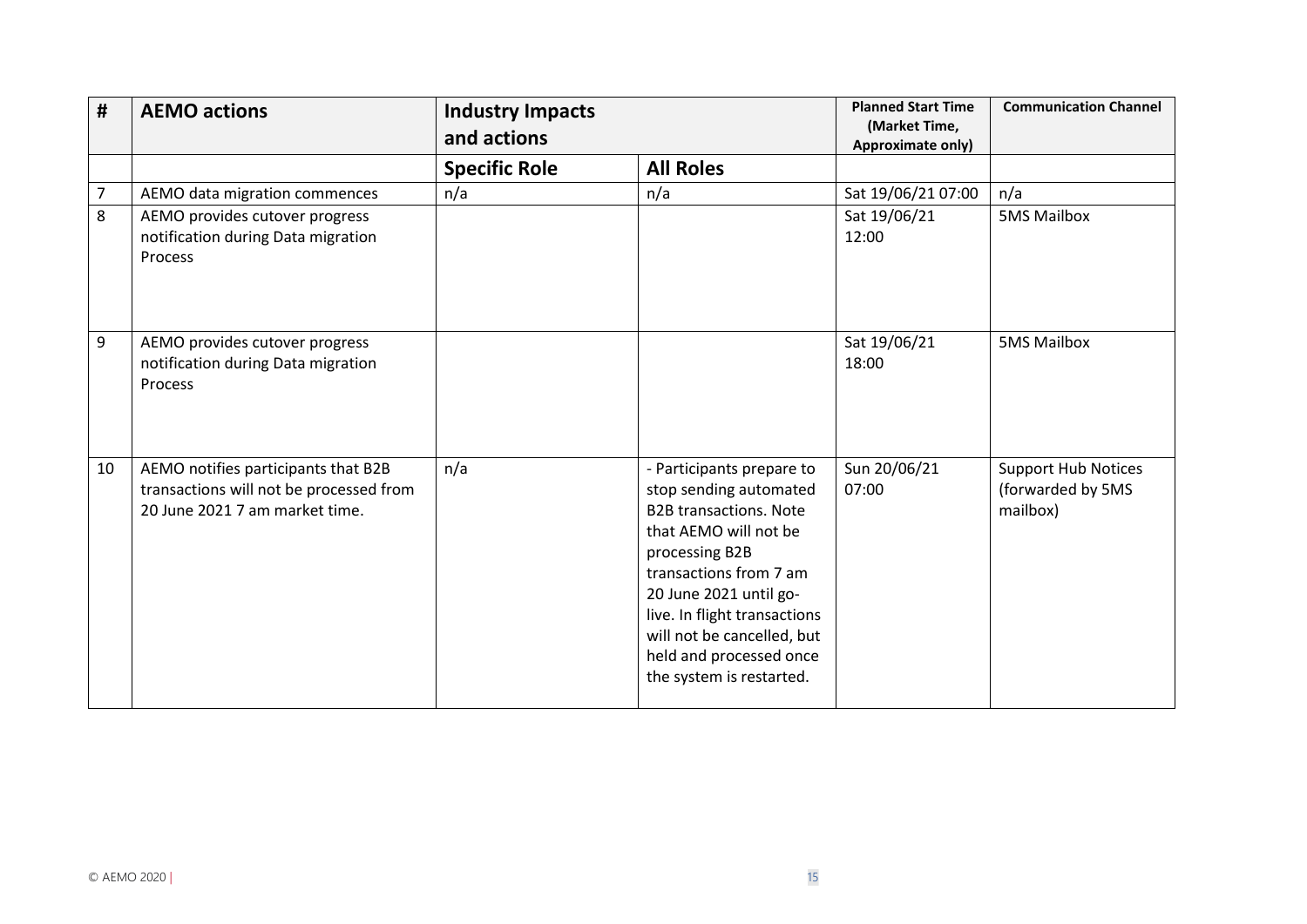| #  | <b>AEMO actions</b>                                                                                                                                                                                                                   | <b>Industry Impacts</b><br>and actions |                                                                                                                                                                                                             | <b>Planned Start Time</b><br>(Market Time,<br><b>Approximate only)</b> | <b>Communication Channel</b> |
|----|---------------------------------------------------------------------------------------------------------------------------------------------------------------------------------------------------------------------------------------|----------------------------------------|-------------------------------------------------------------------------------------------------------------------------------------------------------------------------------------------------------------|------------------------------------------------------------------------|------------------------------|
|    |                                                                                                                                                                                                                                       | <b>Specific Role</b>                   | <b>All Roles</b>                                                                                                                                                                                            |                                                                        |                              |
| 11 | AEMO stops B2B batch handlers                                                                                                                                                                                                         | n/a                                    | - Stop sending automated<br><b>B2B</b> transactions<br>- Participants to make<br>arrangements for<br>emergency B2B<br>transactions during<br>outage period<br>- Acknowledge messages<br>and clean out Inbox | Sun 20/06/21<br>07:00                                                  |                              |
| 12 | AEMO commences deployment updates<br>to market applications                                                                                                                                                                           | n/a                                    | n/a                                                                                                                                                                                                         | Sun 20/06/21<br>08:00                                                  | n/a                          |
| 13 | AEMO re-establishes access to<br>participant file share<br>AEMO restarts B2M and B2B batch<br>handlers and updates access for<br>NEMMCO and PVM participants<br>B2B processing (except metering data<br>delivery to NEMMCO) available |                                        | Participant access to file<br>share re-established.<br>B2B processes restarted.<br>Participants continue to<br>hold B2M transactions                                                                        | Sun 20/6/21 14:00                                                      | <b>5MS Mailbox</b>           |
| 14 | AEMO provides cutover progress<br>notification                                                                                                                                                                                        |                                        |                                                                                                                                                                                                             | Sun 20/6/21 14:30                                                      | <b>5MS Mailbox</b>           |
| 15 | AEMO provides cutover progress<br>notification                                                                                                                                                                                        |                                        |                                                                                                                                                                                                             | Sun 20/6/21 18:30                                                      | <b>5MS Mailbox</b>           |
| 16 | AEMO provides cutover progress<br>notification                                                                                                                                                                                        |                                        |                                                                                                                                                                                                             | Sun 20/6/21 22:00                                                      | <b>5MS Mailbox</b>           |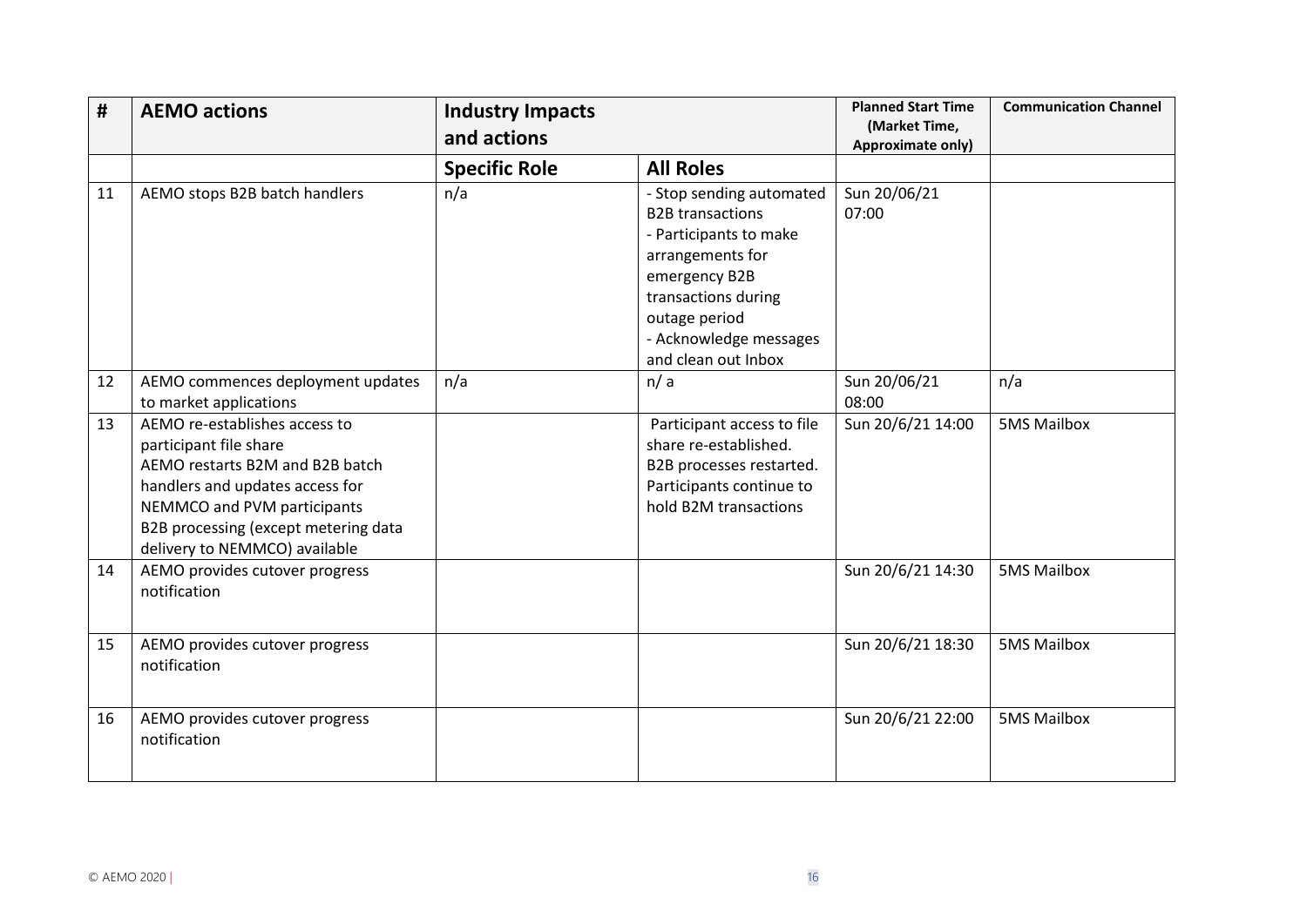| #  | <b>AEMO actions</b>                                                                                                                                                                                                                                                                                                                                                                                                                 | <b>Industry Impacts</b><br>and actions                                                               |                                                                                                            | <b>Planned Start Time</b><br>(Market Time,<br>Approximate only) | <b>Communication Channel</b>                              |
|----|-------------------------------------------------------------------------------------------------------------------------------------------------------------------------------------------------------------------------------------------------------------------------------------------------------------------------------------------------------------------------------------------------------------------------------------|------------------------------------------------------------------------------------------------------|------------------------------------------------------------------------------------------------------------|-----------------------------------------------------------------|-----------------------------------------------------------|
|    |                                                                                                                                                                                                                                                                                                                                                                                                                                     | <b>Specific Role</b>                                                                                 | <b>All Roles</b>                                                                                           |                                                                 |                                                           |
| 17 | Advise selected participants PVM can<br>start                                                                                                                                                                                                                                                                                                                                                                                       | Selected MDP to provide<br>sample MDMT / MDRD<br>files to confirm end to end<br>ingestion processing | Continue Hold on<br><b>Business 2 Market</b><br>transactions(B2M) until<br>notified of go-live<br>decision | Sun 20/06/21<br>22:00                                           | Mail from 5MS cutover<br>team to selected<br>participants |
| 18 | AEMO performs PVM following<br>deployment of Retail Platform<br>See section 3.8                                                                                                                                                                                                                                                                                                                                                     | Select MDP participants<br>perform PVM with AEMO                                                     | $\overline{\phantom{a}}$                                                                                   | Sun 20/06/21<br>22:00                                           | n/a                                                       |
| 19 | AEMO informs participants of Full<br>Market Go-live - including any<br>restrictions on processing and issues that<br>may impact participant processing<br>identified during PVM<br>This timing may be extended by the<br>program to allow remediation of issues<br>to support a Delayed go-live - in<br>preference to Rollback and reschedule<br>See section 3.5<br>Communication of expected go-live<br>communication provided via | n/a                                                                                                  | <b>MSATS Browser available</b>                                                                             | Mon 21/06/21<br>04:00                                           | 5MS mailbox / support<br><b>Hub Bulletin</b>              |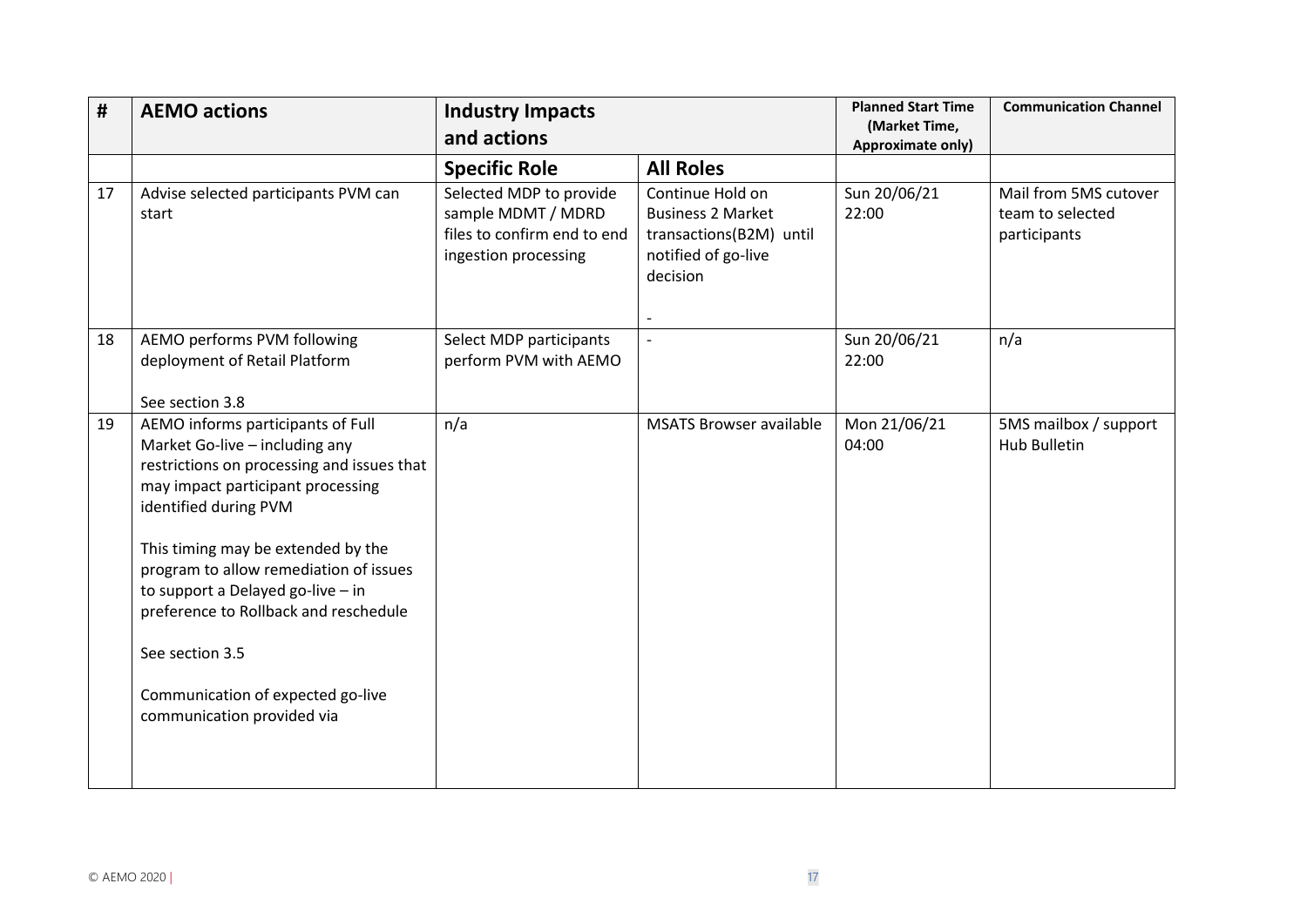| #  | <b>AEMO actions</b>                                                                                                             | <b>Industry Impacts</b><br>and actions                                                                                                                                                                                                                                                                        |                                                                                 | <b>Planned Start Time</b><br>(Market Time,<br>Approximate only) | <b>Communication Channel</b> |
|----|---------------------------------------------------------------------------------------------------------------------------------|---------------------------------------------------------------------------------------------------------------------------------------------------------------------------------------------------------------------------------------------------------------------------------------------------------------|---------------------------------------------------------------------------------|-----------------------------------------------------------------|------------------------------|
|    |                                                                                                                                 | <b>Specific Role</b>                                                                                                                                                                                                                                                                                          | <b>All Roles</b>                                                                |                                                                 |                              |
|    | In the event of a rollback, please see<br>section 3.4.2                                                                         |                                                                                                                                                                                                                                                                                                               |                                                                                 |                                                                 |                              |
| 20 | AEMO recommences processing and<br>monitors B2M transactions<br>-AEMO updates access for all<br>participants B2M batch Handlers | MDP restart B2B metering<br>Data delivery processing<br>MDP restart B2M<br>metering Data Delivery-<br>initial delivery of Friday<br>and Saturday Metering<br>Data to be delivered to<br>support Tuesday<br>settlement run.<br>MDP delivery to be<br>staggered to ensure<br>backlog processing is<br>effective | - Processing of B2M/<br>transactions restarts<br><b>MSATS Browser Available</b> | Mon 21/06/21<br>04:00                                           | 5MS mailbox                  |
| 21 | AEMO notifies participants that<br>R31.p1schema has been implemented<br>See section 3.7                                         | n/a                                                                                                                                                                                                                                                                                                           |                                                                                 | Mon 21/06/21<br>04:00                                           | 5MS mailbox                  |
| 22 | MDP Participants advised to change to<br>party participant from VPXP to NEMMCO<br>See section 3.6                               | <b>MDP ONLY</b><br>- VICTUOS participants<br>change destination from<br><b>VPXP to NEMMCO</b>                                                                                                                                                                                                                 | n/a                                                                             | Mon 21/06/21<br>04:00                                           | 5MS mailbox                  |
| 23 | AEMO provides general updates,<br>including periodic updates on B2M and<br>B2B transaction data backlog processing              | n/a                                                                                                                                                                                                                                                                                                           | n/a                                                                             | Daily from<br>21/06/21                                          | 5MS mailbox                  |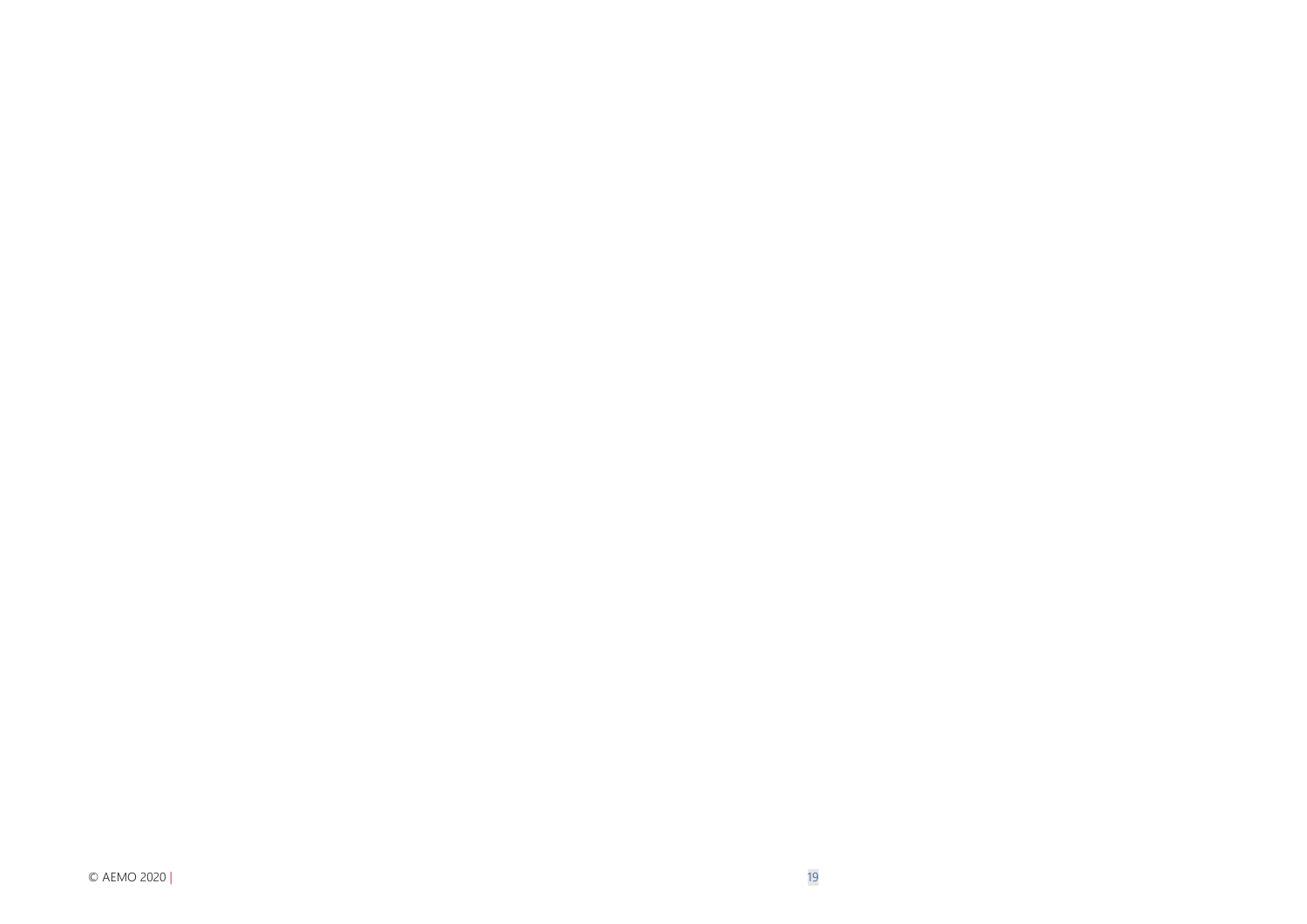#### 3.4.2 Cutover Schedule ('No-go' decision)

In the event that AEMO does not proceed with a 'go' decision, and decides to rollback and restore the system, the process detailed in Table 3 will apply. Note that timings and any updates to process will be reconfirmed after the AEMO dress rehearsal, with the revised plan provided on 1 February 2021.

#### **Table 3 Retail Platform Cutover Schedule ('No-go' decision)**

<span id="page-19-0"></span>

| #   | <b>AEMO actions</b>                                                                                                        | <b>Industry Impacts</b><br>and actions |                                                                                                                                                                                                                                                                 | <b>Potential Start</b><br><b>Time</b> | <b>Communication Channel</b>                             |
|-----|----------------------------------------------------------------------------------------------------------------------------|----------------------------------------|-----------------------------------------------------------------------------------------------------------------------------------------------------------------------------------------------------------------------------------------------------------------|---------------------------------------|----------------------------------------------------------|
|     |                                                                                                                            | <b>Specific Role</b>                   | <b>All Roles</b>                                                                                                                                                                                                                                                |                                       |                                                          |
| 16B | AEMO informs Participants of the Revert<br>decision<br>B2B batch handlers are stopped<br>B2M batch Handlers remain stopped | n/a                                    | - Ensure that systems can<br>be compatible with<br>AEMO's retail platform<br>pre-cutover.<br>Prepare to resend<br>market transactions<br>since cutover<br>commencement<br>- Participants continue to<br>utilise emergency B2B<br>processes during B2B<br>outage | Sun 20/06/21<br>22:00                 | <b>Support Hub Notices</b><br>(forwarded by 5MS mailbox) |
| 17B | AEMO performs Restoration and<br>technical verification                                                                    | n/a                                    | n/a                                                                                                                                                                                                                                                             | Sun 20/06/21<br>22:00                 | n/a                                                      |
| 18B | AEMO notifies stakeholders of<br>completion of rollback                                                                    | n/a                                    | - Resume market<br>operations                                                                                                                                                                                                                                   | Mon 21/06/21<br>13:00                 | 5MS mailbox                                              |
| 19B | AEMO informs participants that have<br>conducted market transactions outside                                               | n/a                                    | - Participants will have to<br>be prepared to manage                                                                                                                                                                                                            | Mon 21/06/21<br>13:00                 | 5MS mailbox                                              |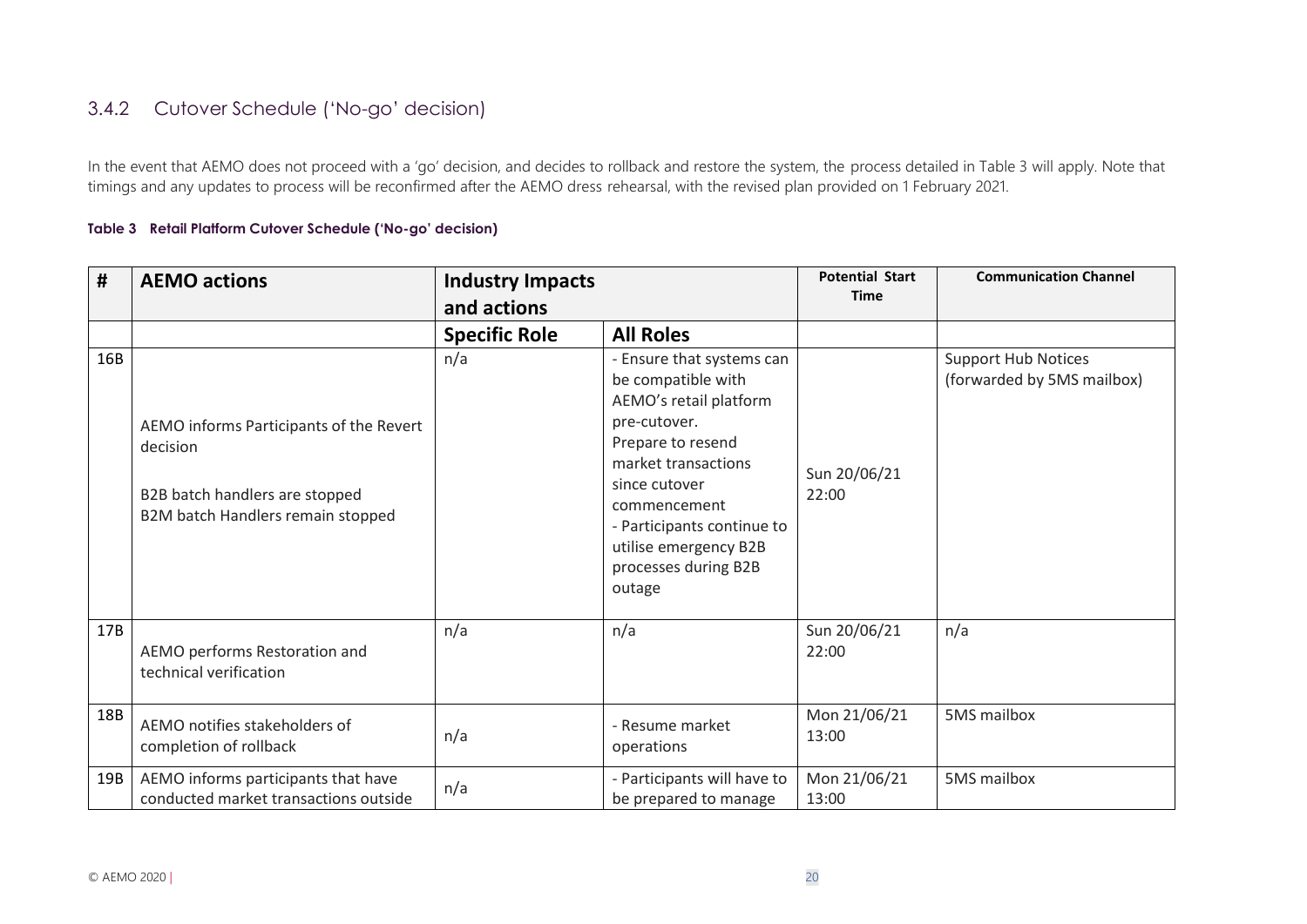| #               | <b>AEMO actions</b>                                                                                               | Industry Impacts |                                                   | <b>Potential Start</b> | <b>Communication Channel</b> |
|-----------------|-------------------------------------------------------------------------------------------------------------------|------------------|---------------------------------------------------|------------------------|------------------------------|
|                 |                                                                                                                   | and actions      |                                                   | <b>Time</b>            |                              |
|                 | of market systems to process and<br>acknowledge transactions via B2M to<br>update market                          |                  | and process transactions<br>after system restart. |                        |                              |
| 20 <sub>B</sub> | AEMO provides general updates,<br>including periodic status on B2M and<br>B2B transaction data backlog processing | n/a              | n/a                                               | daily from<br>21/06/21 | 5MS mailbox                  |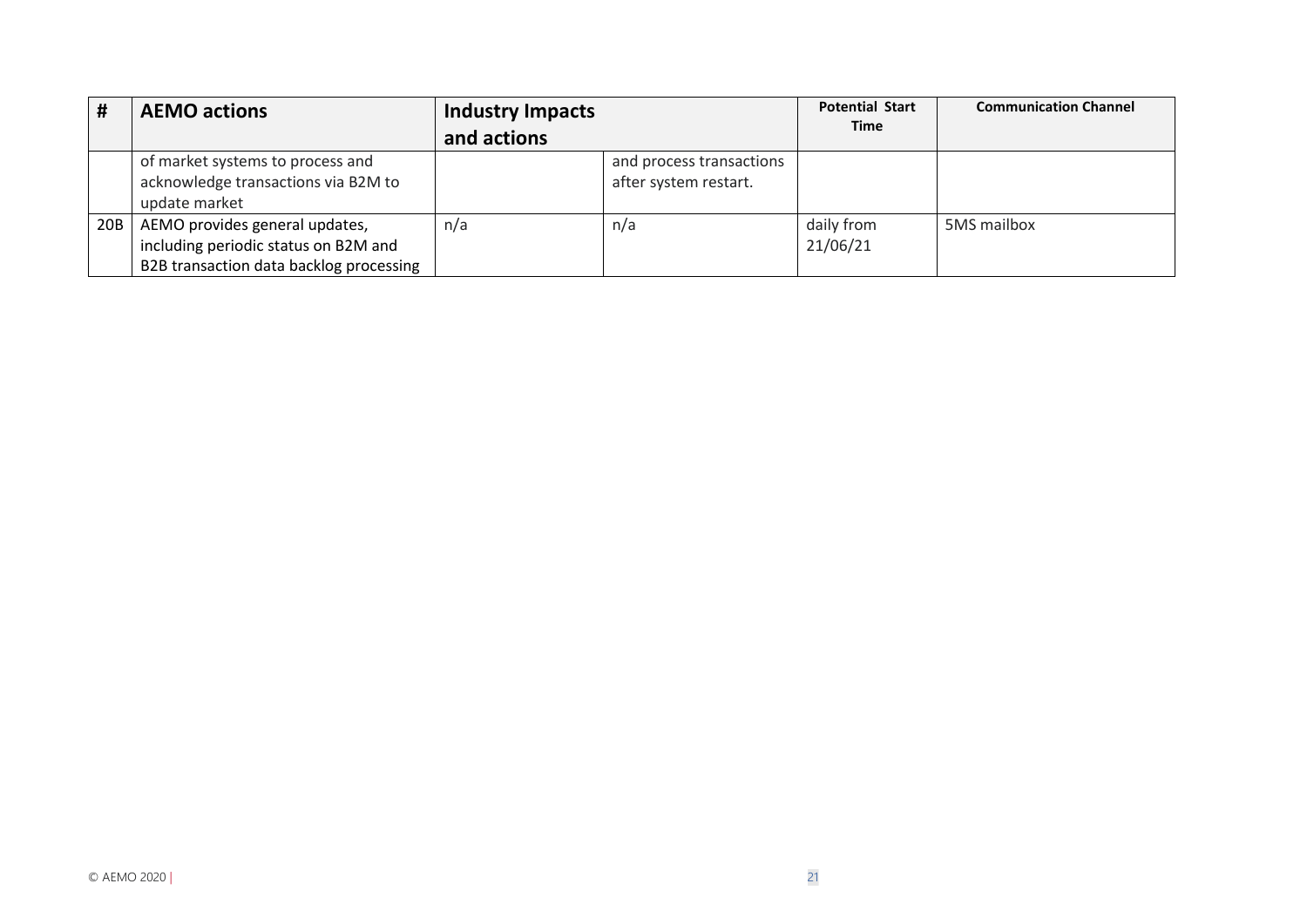## <span id="page-21-0"></span>3.5 Extension of Cutover Window – Fix on Fail

In the event of issues during the cutover, the project team may delay the notification of go-live and extend the B2M outage on Monday 21st June to resolve the identified issues. This is based on the principle that B2B services have been restored Sunday 20th at 22:00. Progress updates will be provided via 5MS mailbox, including expected time of B2M go-live

#### <span id="page-21-1"></span>3.6 VPXP

VICTOUS participants are advised to stop sending meter data to the 'VPXP' participant after the cutover, and instead send metering data to the 'NEMMCO' participant. Any meter reads sent to the 'VPXP' participant will be acknowledged and archived but will not be loaded into the MDM. Delivery of metering data must commence to the "NEMMCO" participant

### <span id="page-21-2"></span>3.7 R39\_p1 schema update

The MSATS B2M schema will be updated to R39\_p1 at the retail platform cutover. Prior to the cutover, participants should ensure MSATS B2M setting reflects schema preferences. Note that participants' inboxes will have to be cleared before schema settings are updated.

The following participant schema settings are available for selection:

- Latest means the participant is set up to receive both current and next projected future version of aseXML-compliant files.
- Current means the participant can receive files compliant to the current aseXML version.
- Superseded means the participant can receive files compliant to the superseded aseXML version and needs to change over their receiving system before the next aseXML version release.

| Pre - cutover          |                | Post – cutover                                                        |                |  |  |
|------------------------|----------------|-----------------------------------------------------------------------|----------------|--|--|
| <b>Schema settings</b> | Schema version | Schema settings                                                       | Schema version |  |  |
| "Superseded"           | R31            | Schema no longer supported,<br>please manually update to<br>r35 or 39 | R31            |  |  |
| "Current"              | <b>R35</b>     | Updates to "Superseded"                                               | R35            |  |  |
| "Latest"               | R35            | Updates to "Current"                                                  | R39_p1         |  |  |

Participants that wish to stay on the R35 schema should ensure schema settings are set to 'Current' and not 'Latest' prior to cutover commencing. Participants on the superseded R31 schema will need to manually update to a newer schema version R35 or R39\_p1.

Participants that wish to transition to the R39 p1 schema will need to ensure their schema setting is set to 'latest',

Note that the B2B R38 schema is unaffected by this update.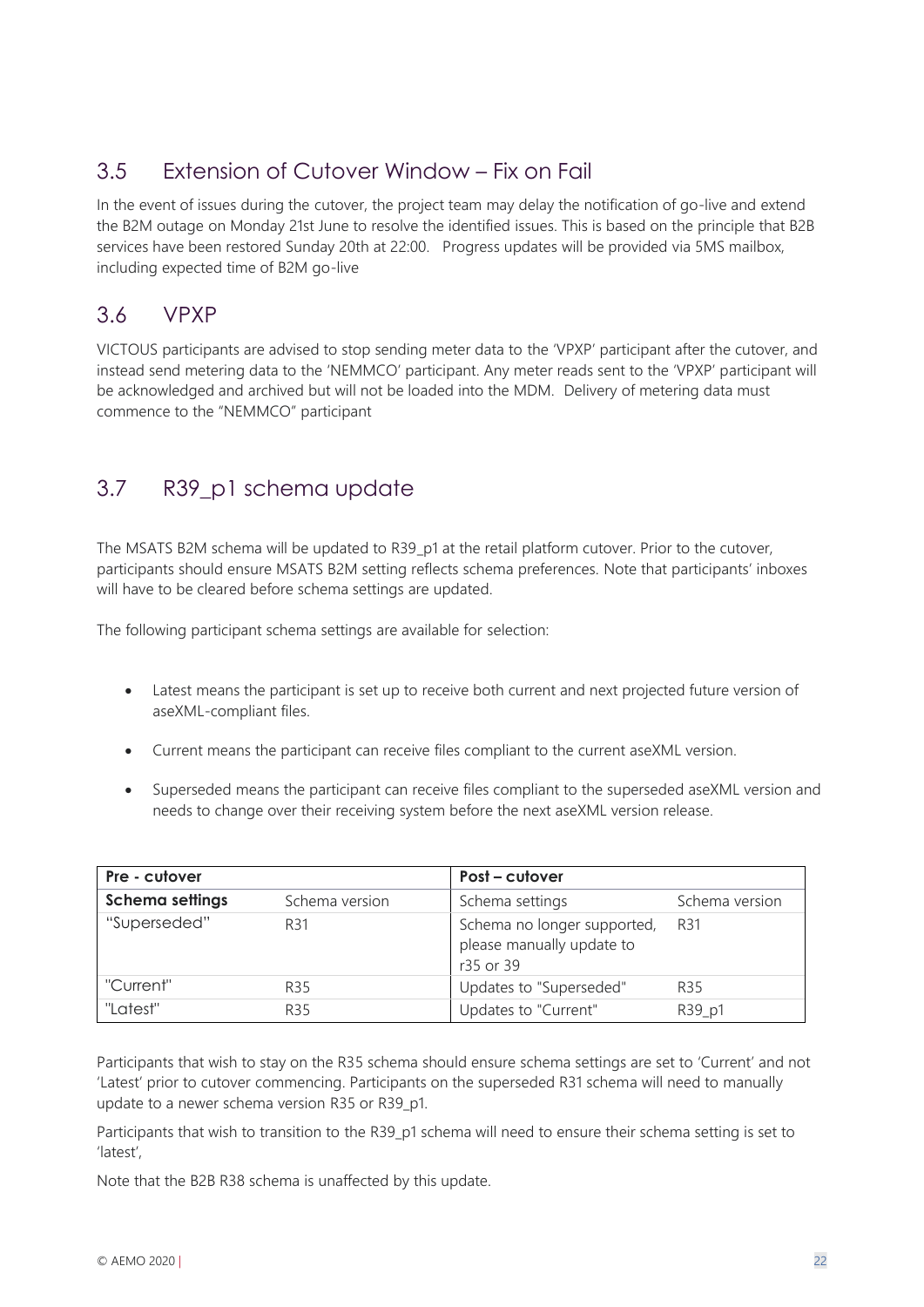# <span id="page-22-0"></span>3.8 Participant Verification Monitoring (PVM)

Before the completion of the retail platform cutover, AEMO intends to perform Participant Verification Monitoring (PVM). The purpose of PVM is to have participants confirm the ability to process market transactions, or identify issues prior to recommencement of market systems.

AEMO intends to initially conduct PVM with the "NEMMCO" participant over a sample of transactions. PVM with select MDPs, to confirm the processing of metering data delivery transactions prior to the industry golive decision. Select data delivery transactions in both MTRD and MDMT format will be confirmed as key component of the PVM

### <span id="page-22-1"></span>3.9 Post Go-Live Support

AEMO will be supporting participant queries and issues through AEMO's Support Hub as per normal processes. Participants should raise any issues through this channel. AEMO will communicate any interruptions to processing through normal channels. These channels are supported during the initial period of production by the 5MS programs hyper care support

The AEMO 5MS program will also organise post-go-live open Q&A sessions as required.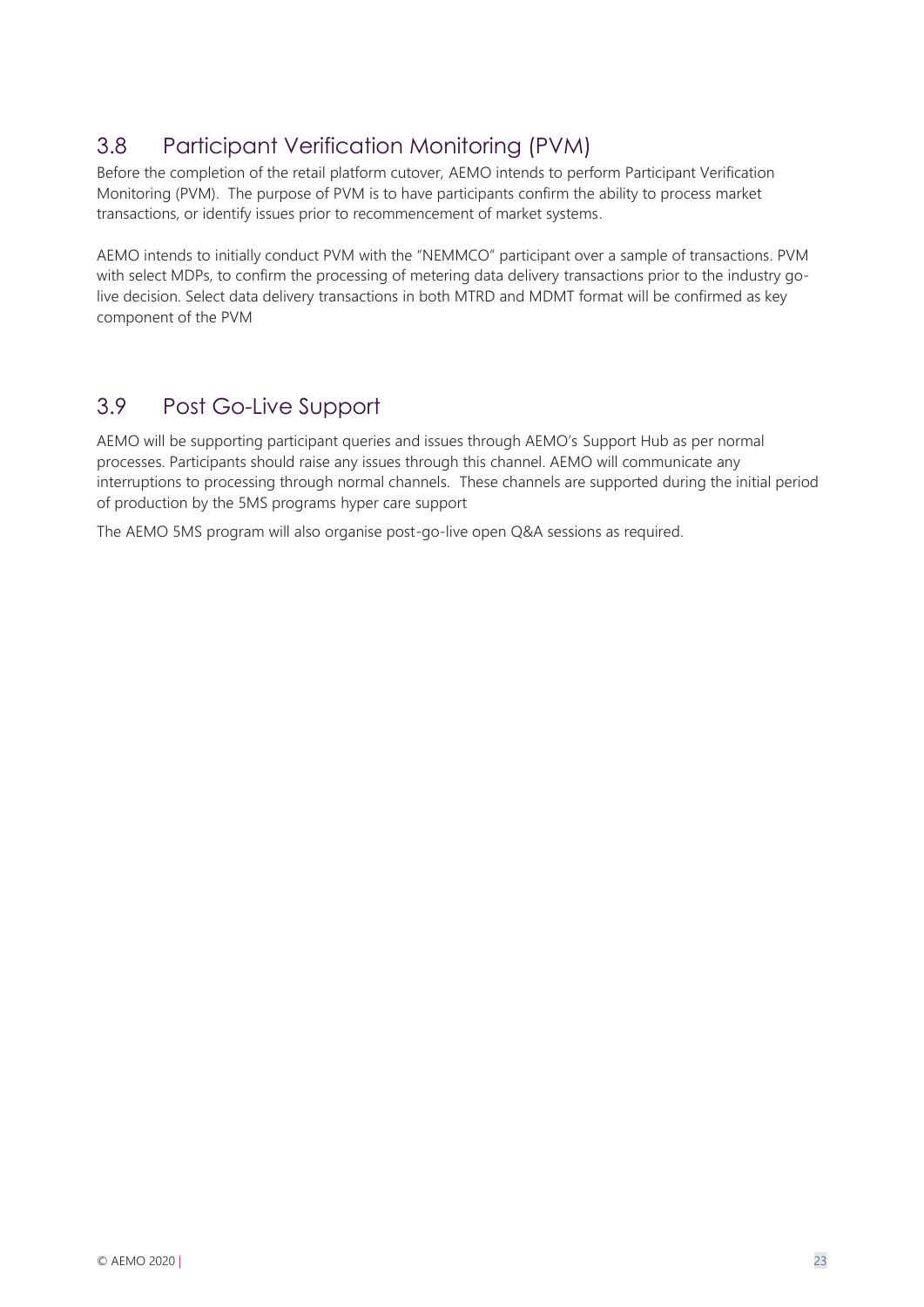### 3.10 Contingencies

The scenario of the AEMO retail platform failing to cutover on the scheduled date is documented in the Industry Readiness Contingency Plan under the scenario ID 'C10', as detailed in Table 4.

If AEMO chooses to rollback and restore the retail platform, participants will be informed of the decision to revert in line with communications process outlined in section 3.4.2. Participants should:

- Be prepared to manage any unacknowledged transactions after system restart. Note that the technical approach to the rollback is still being confirmed.
- Ensure that their organisations systems are compatible with AEMO's existing retail platform after the rollback.
	- o MDPs planning to implement MDFF delivery to AEMO on the cutover weekend will have to ensure they can continue to deliver meter data in MDMT format, and continue VICTOUS delivery with 'VPXP' as the 'to' party

#### **Table 4 Contingency Scenario – AEMO retail platform failing to cutover**

<span id="page-23-1"></span><span id="page-23-0"></span>

| Industry<br><b>Risk Ref</b> | Contingen<br><b>CY</b><br>Scenario              | <b>Scenario</b><br><b>Description</b>                                                                                                                     | <b>Priority</b><br>(H/M/L) | Likelihood<br>(H/M/L) | <b>Impacted</b><br><b>Stakeholders</b> | <b>Triggers</b>                                                                                                                                                                                     | Monitoring<br>Mechanism | Response                                                                                                                                                                                                                                                                                                                                                                    |
|-----------------------------|-------------------------------------------------|-----------------------------------------------------------------------------------------------------------------------------------------------------------|----------------------------|-----------------------|----------------------------------------|-----------------------------------------------------------------------------------------------------------------------------------------------------------------------------------------------------|-------------------------|-----------------------------------------------------------------------------------------------------------------------------------------------------------------------------------------------------------------------------------------------------------------------------------------------------------------------------------------------------------------------------|
| <b>R20</b>                  | $C10 - AEMO$<br>MDM platform<br>cutover failure | Cutover<br>process and<br>production<br>validations not<br>successfully<br>completed for<br>MDM platform<br>deployment as<br>required by<br>Cutover plan. | H.                         |                       | AEMO,<br>Impacted<br>Participants      | <b>AEMO</b><br>milestones<br>states that<br>deployment/c<br>utover has<br>been delayed<br>Decision to<br>rollback at the<br>go/no-go<br>decision point<br>as outlined in<br>the cutover<br>schedule | Cutover plan            | - Roll back release<br>- Perform impact assessment and<br>recommend preferred response<br>e.g. alternative timings,<br>assessment needs to consider<br>materiality and duration of the<br>delay and flow on consequences<br>to participants being able to<br>meet minimum criteria for<br>5MS/GS commencements and<br>broader market.<br>- Allow adequate time for testing. |